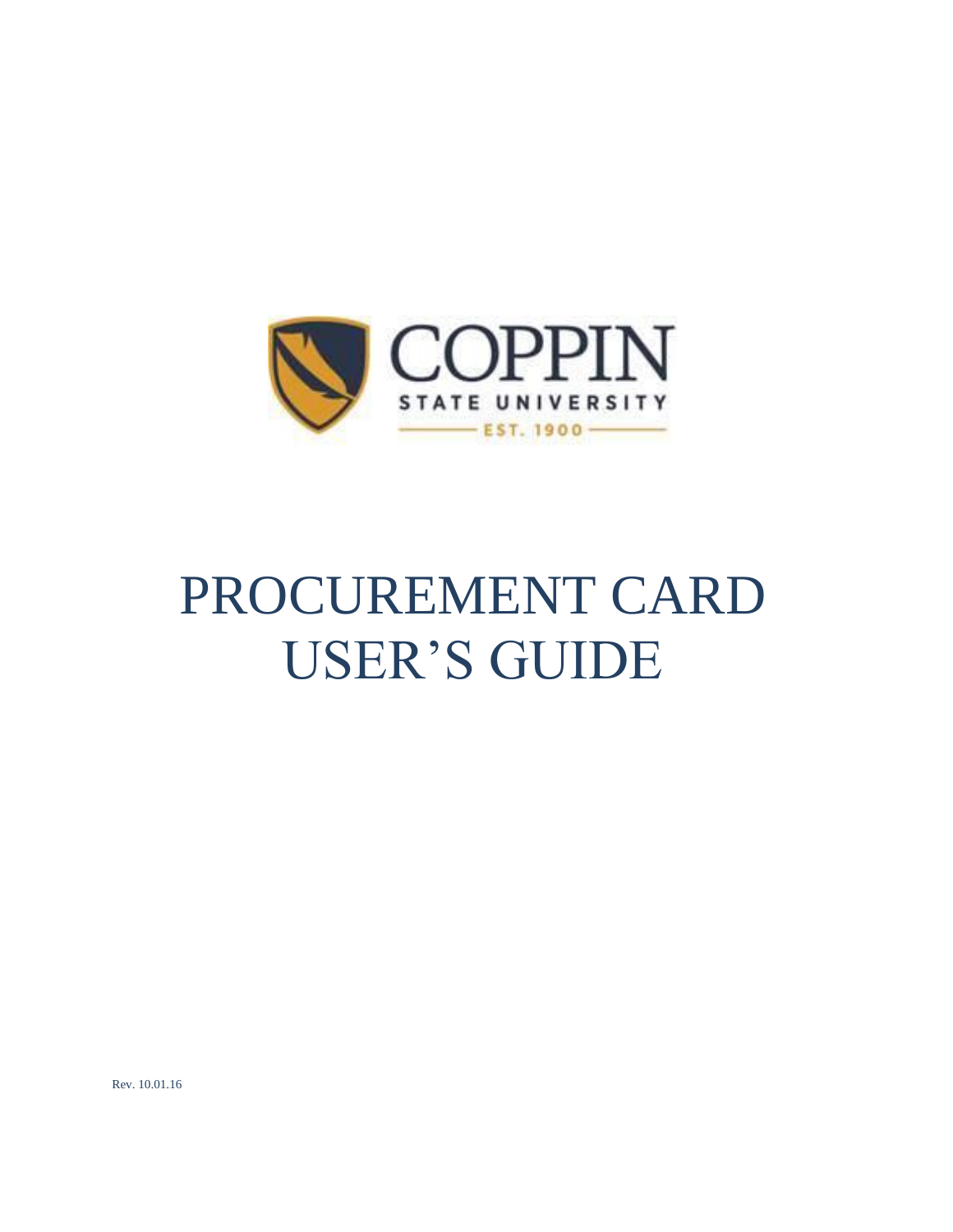# Coppin State University Procurement Card Program

# **KEY POINTS TO REMEMBER**

- 1. To activate your new VISA Procurement Card, call the number indicated on the front of the card. **24-Hour Customer Service Number is 1-800-344-5696.** When you activate the card, you will be asked to enter the last four numbers of your employee  $ID#$ ; if you are asked for a phone number, it is 410-951-3792 (Procurement).
- 2. Sales Tax Exempt remember to inform the vendor that the University is exempt from Maryland State taxes before completing your sale (refer to section 3.5). (Hint: Oftentimes the cashier just needs to key the tax exempt number from the card to have the point of sale system automatically eliminate the sales tax from the transaction).
- 3. Lost/stolen cards must be reported immediately to US Bank, Public Safety and the Procurement Card Program Administrator (PCPA). If lost/stolen after normal business hours, contact US Bank at 1-800-344-5696 and call the Program Administrator the next business day (refer to section 2.2).

# 4. **SPLITTING PURCHASES is strictly prohibited (refer to section 3.6.2).**

CSU policies and procedures prohibit cardholders from purchasing the following items with the Procurement Card:

- computer/laptops
- scanners
- printers
- fax machines
- projectors
- copiers (lease and purchase without following OIT guidelines)
- software
- guns/ammunition
- flowers
- fuel
- telephone cards,
- money/gift cards
- dry cleaning (applicable to non-University related clothing/items)
- personal telephone calls
- food (including non- catered meals)
- alcoholic beverages
- amusement/entertainment
- Consultant Services (1099 vendors)

Please be mindful of the restrictions set by the State and by the University (refer to Section 3.6).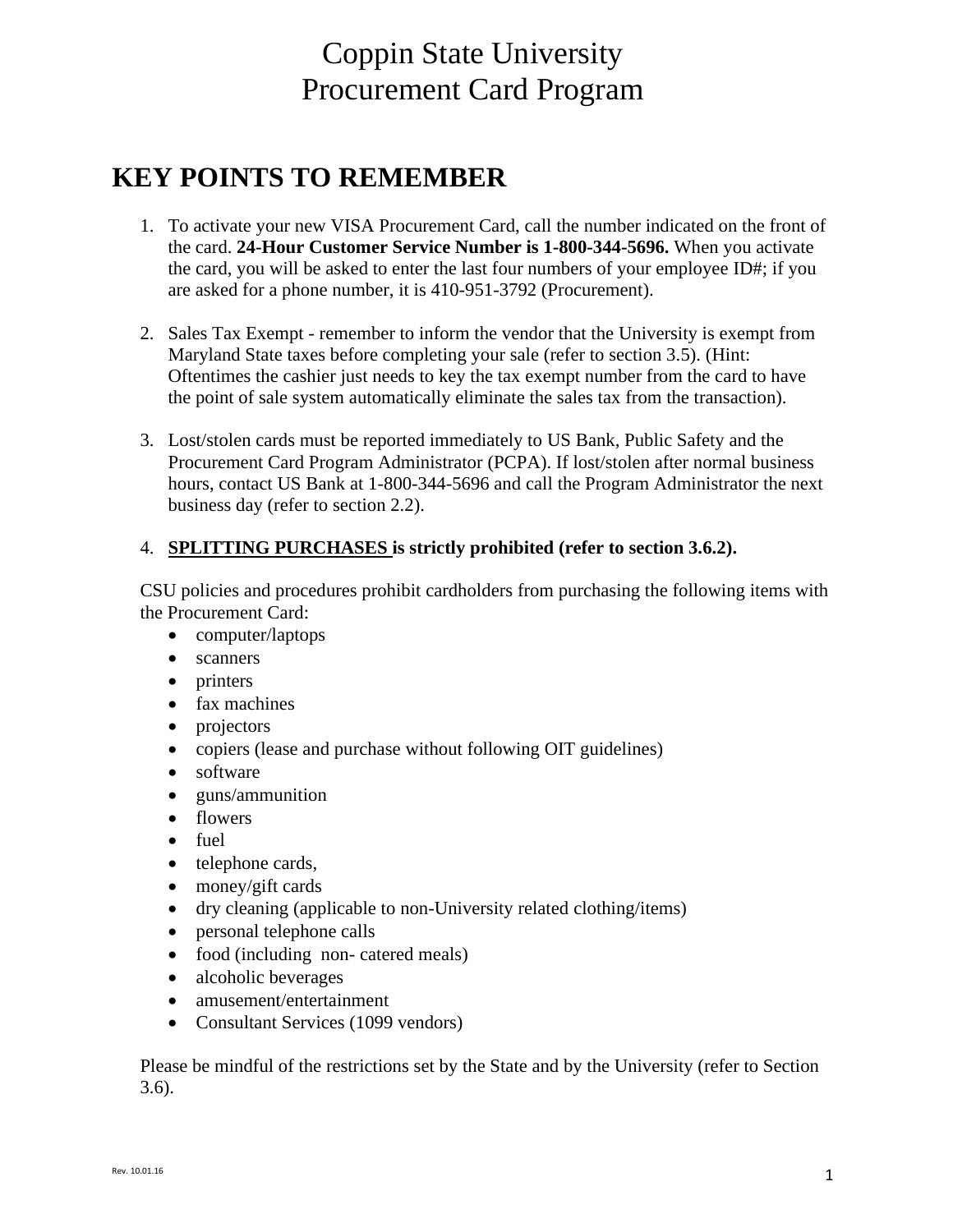- 5. Reward Programs and/or Gift Cards should be avoided. If rewards and/or gift cards are received for any purchase with the Procurement Card, the rewards and /or gift cards are property of the University. If received, they should be turned into the Accounts Payable office with the monthly log.
- 6. Hotels/Motels cardholders can use the Procurement Card for lodging (rooms), parking, Internet access fees, occupancy and sales tax only (hotels in Maryland should not charge sales tax due to the Maryland sales tax exemption). Charging telephone calls, meals, etc. is prohibited. (Refer to section 3.7.3).
- 7. Dispute forms should be used when you disagree with a transaction on your statement, please complete and attach the dispute form to your log and Procurement will submit it to the bank (refer to section 8.0).
- 8. Activity/Transaction Log forms- must be submitted to Accounts Payable by the 15th of every month. The log form should be accompanied by the bank statement and all itemized receipts (charge receipts also if available). A description or name of the items and purpose for each transaction must be indicated on the log (refer to section 7.2).
- 9. The billing cycle for your new Procurement Card is the 26th of the current month to the 25th of the next month. Log forms for the preceding month are due on the 15th of each month to Ms. Tajina Williams, Accounts Payable Department. If the 15th falls on a weekend or holiday, the log form is due the next business day (refer to section 7.2).
- 10. Be mindful of reasons for automatic cancellation of the VISA Procurement Card (refer to section 7.2.2).
- 11. Use Minority and Small Business Vendors whenever possible. The listing of Minority Business Enterprise (MBE) vendors is at<http://www.mbe.mdot.state.md.us/directory/> The Small Business directory is at [https://www.smallbusinessreserve.maryland.gov/.](https://www.smallbusinessreserve.maryland.gov/)
- 12. If you have questions about the CSU Procurement Card Program, please contact the Procurement Card Program Administrator (PCPA): Thomas Dawson (3792).
- 13. In accordance with the University budget and responsible use policy, the VPAF reserves the right to limit or cancel the distribution of procurement cards.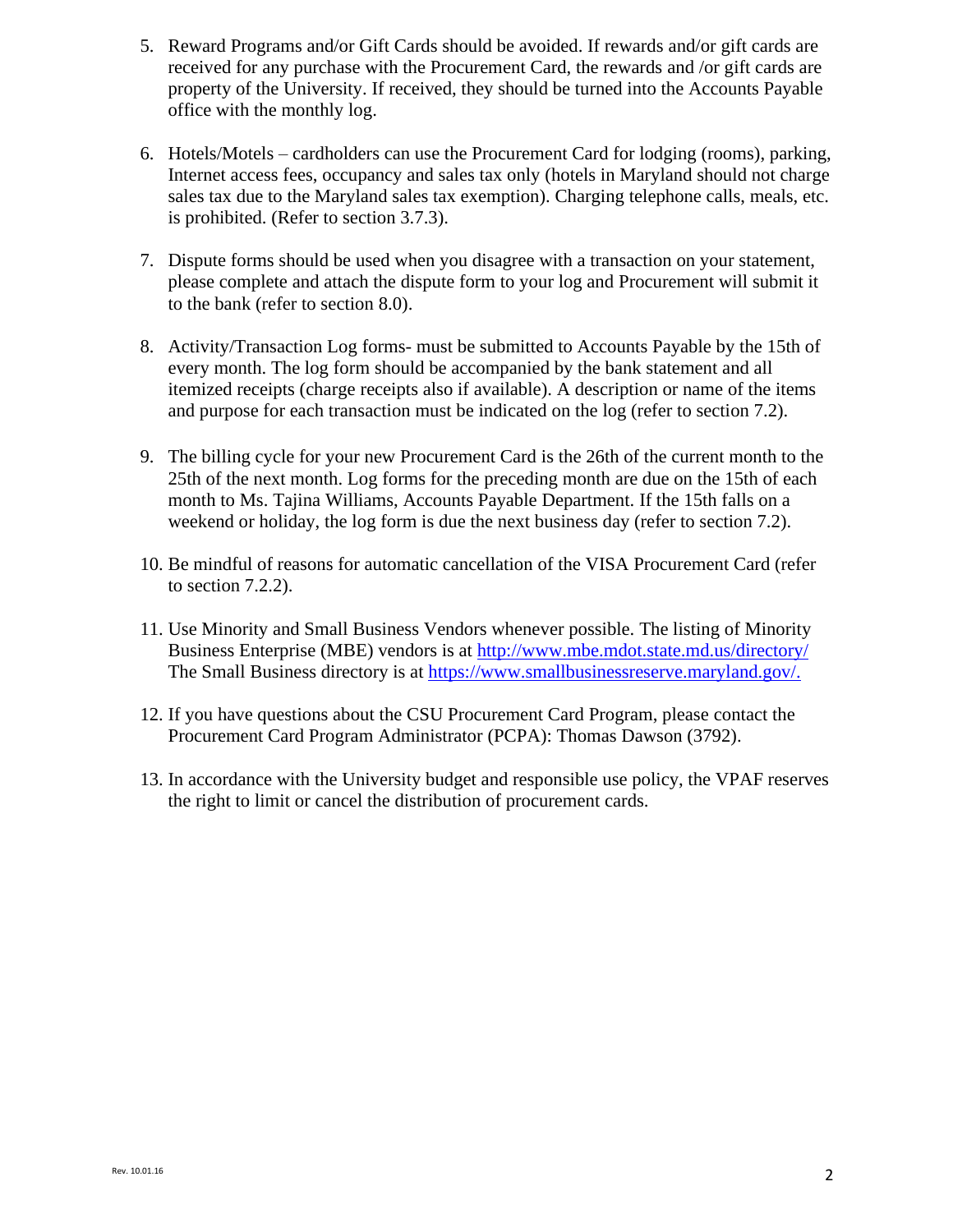# **TABLE OF CONTENTS**

| 1.  |     |                               |  |  |  |  |  |  |
|-----|-----|-------------------------------|--|--|--|--|--|--|
|     | 1.1 |                               |  |  |  |  |  |  |
|     | 1.2 |                               |  |  |  |  |  |  |
|     | 1.3 |                               |  |  |  |  |  |  |
| 2.  |     |                               |  |  |  |  |  |  |
|     | 2.1 |                               |  |  |  |  |  |  |
|     | 2.2 |                               |  |  |  |  |  |  |
| 3.  |     |                               |  |  |  |  |  |  |
|     | 3.1 |                               |  |  |  |  |  |  |
|     | 3.2 |                               |  |  |  |  |  |  |
| 3.3 |     | RESPONSIBLE USE OF THE P-CARD |  |  |  |  |  |  |
|     |     |                               |  |  |  |  |  |  |
|     | 3.4 |                               |  |  |  |  |  |  |
|     | 3.5 |                               |  |  |  |  |  |  |
|     | 3.6 |                               |  |  |  |  |  |  |
|     |     | 3.6.1                         |  |  |  |  |  |  |
|     |     | 3.6.2                         |  |  |  |  |  |  |
|     | 3.7 |                               |  |  |  |  |  |  |
|     |     | 3.7.1                         |  |  |  |  |  |  |
|     |     | 3.7.2                         |  |  |  |  |  |  |
|     |     | 3.7.3                         |  |  |  |  |  |  |
|     | 3.8 |                               |  |  |  |  |  |  |
|     | 3.9 |                               |  |  |  |  |  |  |
| 4.  |     |                               |  |  |  |  |  |  |
| 5.  |     |                               |  |  |  |  |  |  |
| 6.  |     |                               |  |  |  |  |  |  |
|     | 6.1 |                               |  |  |  |  |  |  |
|     | 6.2 |                               |  |  |  |  |  |  |
|     | 6.3 |                               |  |  |  |  |  |  |
|     | 6.4 |                               |  |  |  |  |  |  |
|     | 6.5 |                               |  |  |  |  |  |  |
|     | 6.6 |                               |  |  |  |  |  |  |
| 7.  |     |                               |  |  |  |  |  |  |
|     | 7.1 |                               |  |  |  |  |  |  |
|     | 7.2 |                               |  |  |  |  |  |  |
|     |     | 7.2.1                         |  |  |  |  |  |  |
|     |     |                               |  |  |  |  |  |  |
|     | 7.3 |                               |  |  |  |  |  |  |
|     | 7.4 |                               |  |  |  |  |  |  |
|     | 7.5 |                               |  |  |  |  |  |  |
|     | 7.6 |                               |  |  |  |  |  |  |
| 8.  |     |                               |  |  |  |  |  |  |
|     | 8.1 |                               |  |  |  |  |  |  |
|     | 8.2 |                               |  |  |  |  |  |  |
|     | 8.3 |                               |  |  |  |  |  |  |
| 9.  |     |                               |  |  |  |  |  |  |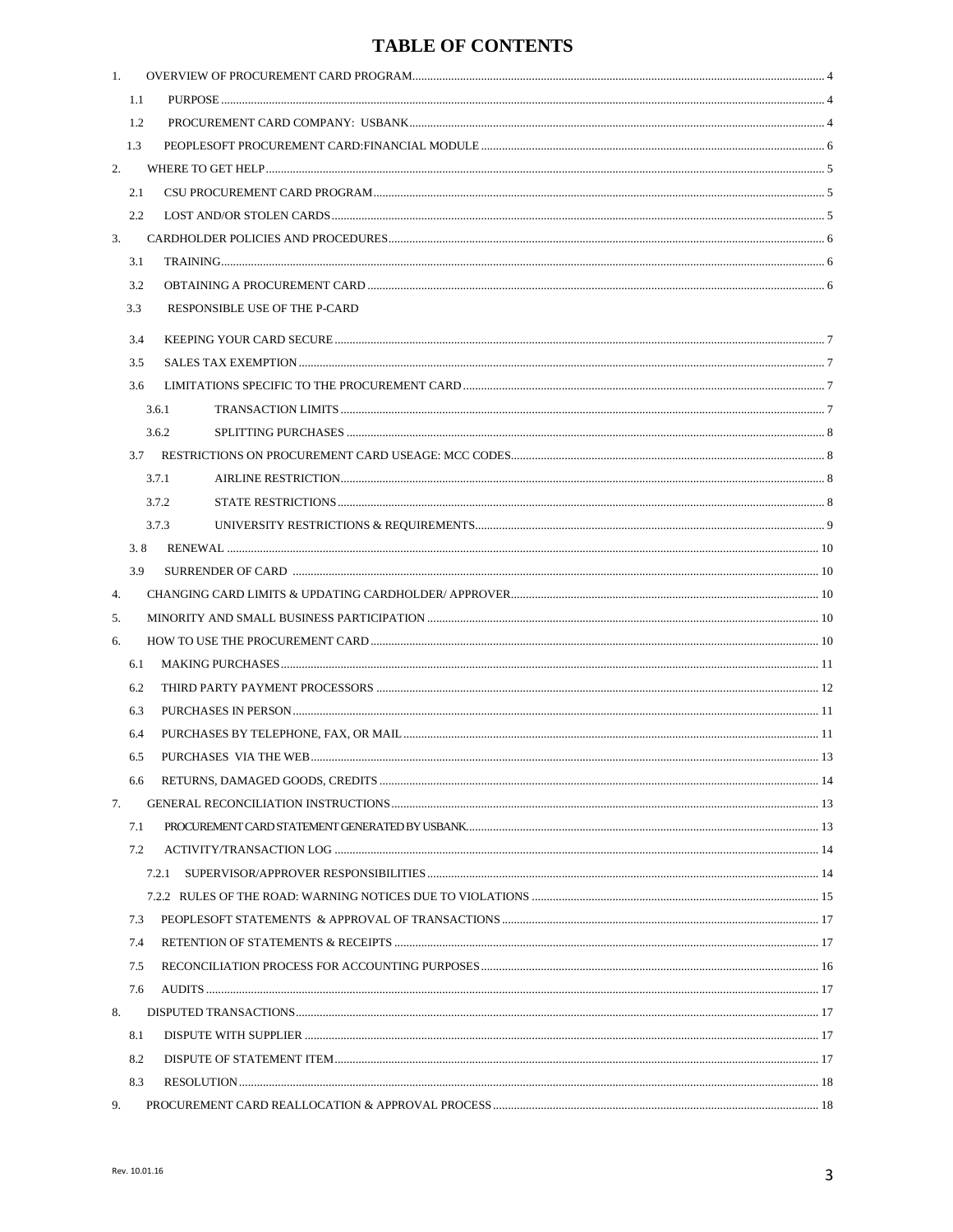#### <span id="page-4-0"></span>**1. OVERVIEW OF PROCUREMENT CARD PROGRAM**

#### <span id="page-4-1"></span>**1.1 PURPOSE**

This program is designed to simplify the purchasing of goods and services costing less than \$5,000. To take advantage of these benefits requires only that previously existing guidelines for purchases continue to be followed and that the purchases are made from suppliers that accept VISA. As with all purchases, it is appropriate to consider first those sources available under existing State of Maryland and University contracts; however, the use of the card is by no means restricted to these contracts. With the exception of the limitations addressed in Section 3.6, use of the Procurement Card for any other items appropriate to the legitimate needs of the University and meeting your Departmental guidelines is encouraged.

#### **REMINDER: THIS CARD IS NOT TO BE USED FOR PERSONAL PURCHASES, OR AS PERSONAL IDENTIFICATION, UNDER ANY CIRCUMSTANCES. VIOLATION OF THIS SECTION WILL RESULT IN THE IMMEDIATE CANCELLATION OF THE P-CARD AND MAY RESULT IN DISCIPLINARY ACTION AGAINST THE CARDHOLDER, INCLUDING LOSS OF LEAVE TIME, SUSPENSION AND/OR CRIMINAL PROSECUTION.**

#### **BENEFITS**

The use of the Procurement Card will:

- Allow employees to obtain many goods and services much faster and easier;
- Significantly reduce paperwork and processing time in the employee's department, as well as in Accounts Payable and Procurement; and
- Provide cost savings through consolidated payment (one monthly payment to the State of Maryland by the University versus multiple supplier payments).

Important benefits for suppliers include:

- Receiving payment in three (3) business days;
- Elimination of after-sale invoicing and collection activities; and
- No additional applications or paperwork necessary if they are already VISA merchants.

#### <span id="page-4-2"></span>**1.2 PROCUREMENT CARD COMPANY: USBANK**

The program that the University has chosen is offered through the State of Maryland's contract with USBank using the VISA card. The program is governed by the terms and conditions of a Master Agreement between the State of Maryland and USBank. The Director of Procurement manages the program for Coppin State University.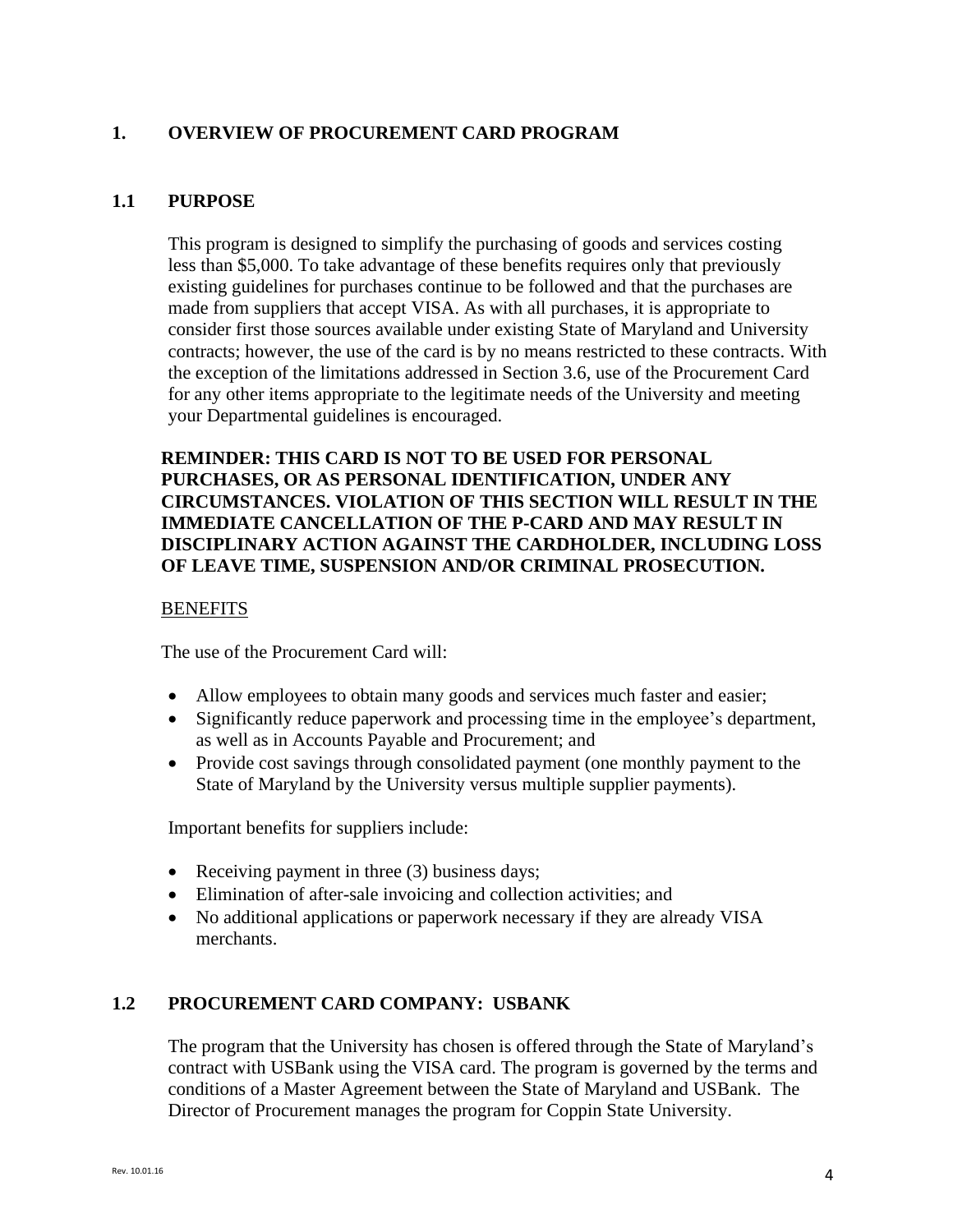#### **1.3 PEOPLESOFT PROCUREMENT CARD: FINANCIAL MODULE**

PeopleSoft Procurement Card is an on-line allocation/reallocation system within the Financials Module of PeopleSoft. It provides on-line access to transactions as they are posted by the Bank (normally 3-4 days after purchase). Departments are required to utilize the PeopleSoft Procurement Module to complete the required allocations/ reallocations prior to the established cut-off date each month. All Visa charges must be reviewed and approved in the PeopleSoft Procurement Card system. The initial account charged is the default account for the Procurement Card (Procurement Card Clearing: 099501). **All transactions need to be edited, at a minimum, to assign the appropriate expense category.** 

#### <span id="page-5-0"></span>**2. WHERE TO GET HELP**

#### <span id="page-5-1"></span>**2.1 CSU PROCUREMENT CARD PROGRAM**

| Procurement Card Program Administrator (PCPA): | Deputy Procurement Card Program Administrator (DPCPA): |
|------------------------------------------------|--------------------------------------------------------|
| Mr. Thomas. Dawson                             | Ms. Tajina Williams                                    |
| <b>Procurement Director</b>                    | <b>Accounts Payable Manager</b>                        |
| <b>Physical Education Complex</b>              | Miles Conner Administration Bldg.                      |
| Room 265                                       | Room $216$                                             |
| Phone: 410-951-3792                            | Phone: 410-951-3686                                    |
| Fax: 410-523-6311                              | Fax: 410-951-2618                                      |
| thdawson@coppin.edu                            | twilliams@coppin.edu                                   |

The PCPA and DPCPA will provide support and assistance to cardholders and campus departments. The PCPA will process new card applications and changes with regard to cardholders' information (name, mailing address, increase or decrease in limits, etc.). The PCPA or his/her designee will train all cardholders. The DPCPA will receive and audit the transaction/activity log forms, manage the PeopleSoft procurement card interface, ensure the transactions are ready for posting to the general ledger, and provide assistance to the cardholder regarding maintenance of records.

# <span id="page-5-2"></span>**2.2 LOST AND/OR STOLEN CARDS**

To report a lost/stolen card, the cardholder must do the following:

- If the card is discovered lost/stolen **during** normal business hours, the Cardholder must call the PCPA at 410-951-3792 and Public Safety, 410-951-3900 immediately. A notice of lost or stolen card to USBank will cause a replacement card to be issued. This card will be sent to the Controller's Office. The Controller's Office will notify the cardholder when the replacement card has arrived for pick up.
- If the card is discovered lost/stolen **after** normal business hours, the Cardholder must: Call US Bank at 800-344-5696 immediately. This number is available 24 hours a day, 7 days a week. Lost cards reported to the bank by telephone are blocked immediately. Call the PCPA or designee on the first available business day during normal business hours at 410-951-3792 to inform him of the situation.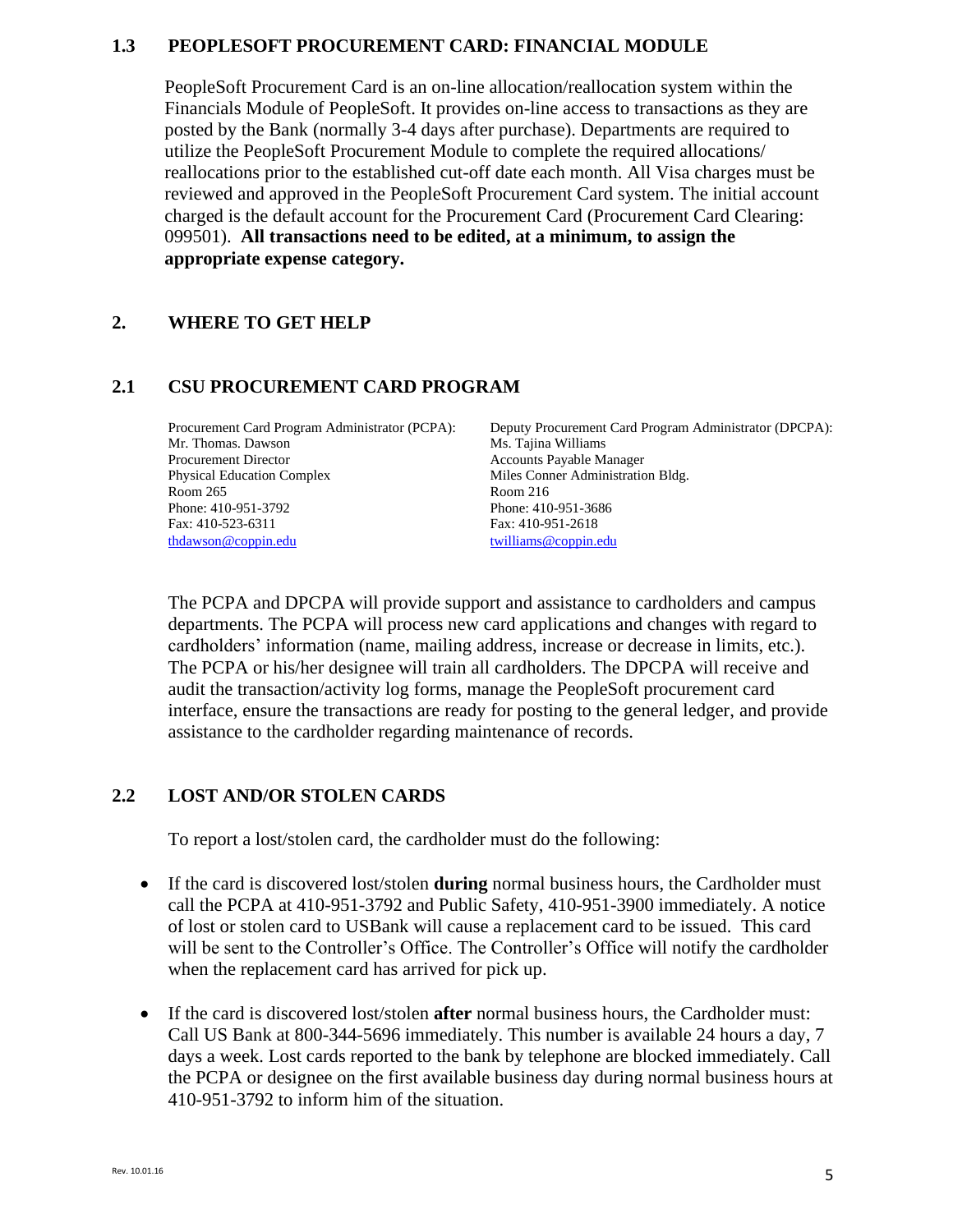#### <span id="page-6-0"></span>**3. CARDHOLDER POLICIES AND PROCEDURES**

# <span id="page-6-1"></span>**3.1 TRAINING**

Before receiving a VISA Procurement Card, the requestor **must** attend a training/orientation class which is mandatory prior to card issuance. In order to attend a training session for the VISA Procurement Card, the requestor's immediate supervisor must submit a New Application Cardholder Information Form to the PCPA (Thomas Dawson). This may be done via fax, email, or campus mail. The Procurement Card Program Administrator (PCPA) will contact the individual to inform him/her of the next p-card training workshop. Please note that the approver for the cardholder's transactions must also be trained.

#### <span id="page-6-2"></span>**3.2 OBTAINING A PROCUREMENT CARD**

To obtain a p-card, the applicant must :

- a. Have a department or project budget that supports p-card expenditures
- b. Provide a justification for the need of a p-card
- c. Show evidence of responsible use (see paragraph 3.3 below)

The Requestor should complete the following forms:

- a. Cardholder Agreement Form (Appendix A) and
- b. the VISA Procurement Card Application Form (Appendix B)

This information is needed to obtain cards and to properly manage the program. The original copies of these forms with the required signatures (division vice president and dean/director) should be forwarded to the Procurement Department. The PCPA will then complete the processing of the application form, and enter the required information electronically in the system provided by US Bank. Additionally, the applicant will be notified to attend mandatory training. Once ordered, all cards are delivered to the Controller's Office within 5-7 days. The Controller's Office will notify the applicant when the card has arrived. The cardholder must personally sign for receipt of the p-card. The cardholder must present their Employee Identification Card to receive their p-card. The card cannot be picked up by another person – no exceptions.

#### **3.3 RESPONSIBLE USE OF THE P-CARD**

<span id="page-6-3"></span>P-cardholders must check and confirm that there is adequate funding to support p-card purchases. Budget overruns as a result of p-card purchases will be the responsibility of the department and the division vice president. Budget overruns due to p-card expenditures are cause for the immediate cancellation of p-card privileges. Additionally, renewal p-cards for cardholders that have received p-card termination notices must have the approval of the Vice President for Administration and Finance to receive a renewal p-card.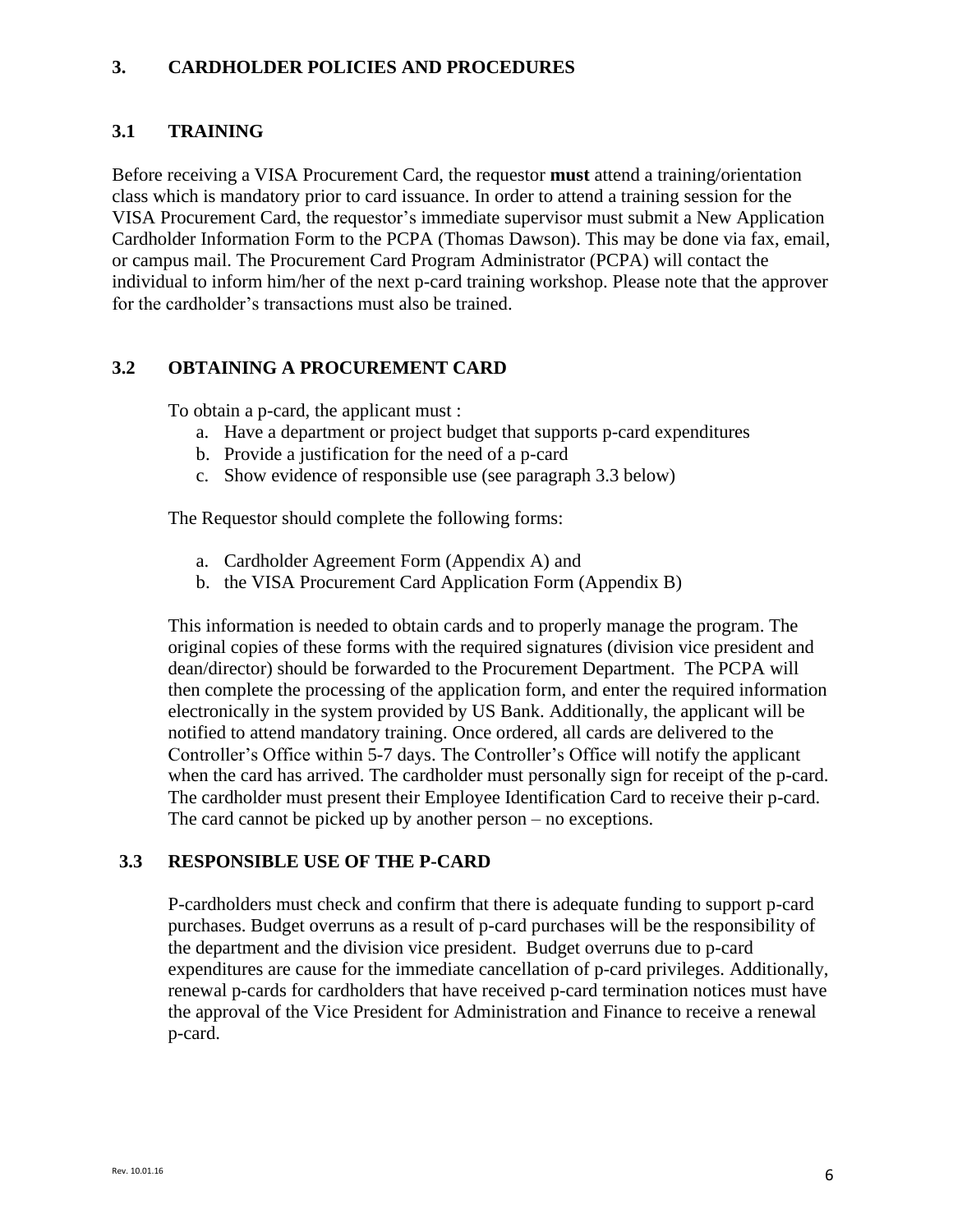#### **3.4 KEEPING YOUR CARD SECURE**

Always keep your card in a secure place as you would your personal credit card. Treat it as if it were cash. Each individual cardholder is directly responsible for the physical security of the card. No one other than the designated cardholder is authorized to use it for any purpose.

# <span id="page-7-0"></span>**3.5 SALES TAX EXEMPTION**

CSU is exempt from paying sales tax in the State of Maryland. PLEASE SHARE THIS WITH THE VENDOR BEFORE A PURCHASE IS RUNG UP!

- The exemption number is printed on the front of the card. All in-state and many out-ofstate suppliers honor this exemption.
- If required by the vendor, a copy of the University's tax exempt certificate (Appendix F) may be provided.
- Always check your receipt to ensure you were not charged State sales tax; if tax was charged, please contact the vendor to request a credit from the vendor as soon as possible and check your next statement to make sure the credit was posted.
- Please contact the DPCPA if you need additional assistance regarding sales tax issues.

# <span id="page-7-1"></span>**3.6 LIMITATIONS SPECIFIC TO THE PROCUREMENT CARD**

# <span id="page-7-2"></span>**3.6.1 TRANSACTION LIMITS**

#### SINGLE TRANSACTION LIMIT

The VISA Procurement Card program under the State of Maryland's contract has a maximum of \$5,000 per transaction single purchase limit (including shipping costs). This limit cannot be overridden by anyone at the University. The PCPA can change the transaction limit dynamically through the internet if there is a need for this limit to be exceeded for an individual transaction. A P-card Maintenance Form must be submitted to the PCPA to enact a p-card transaction limit increase/decrease.

#### MONTHLY SPENDING LIMIT

<span id="page-7-3"></span>All Procurement Cards have a monthly spending limit and this is indicated on the transmittal document that comes with the card from USBank. This limit is reset to zero each new billing period. The monthly spending limit is recommended by the division vice president.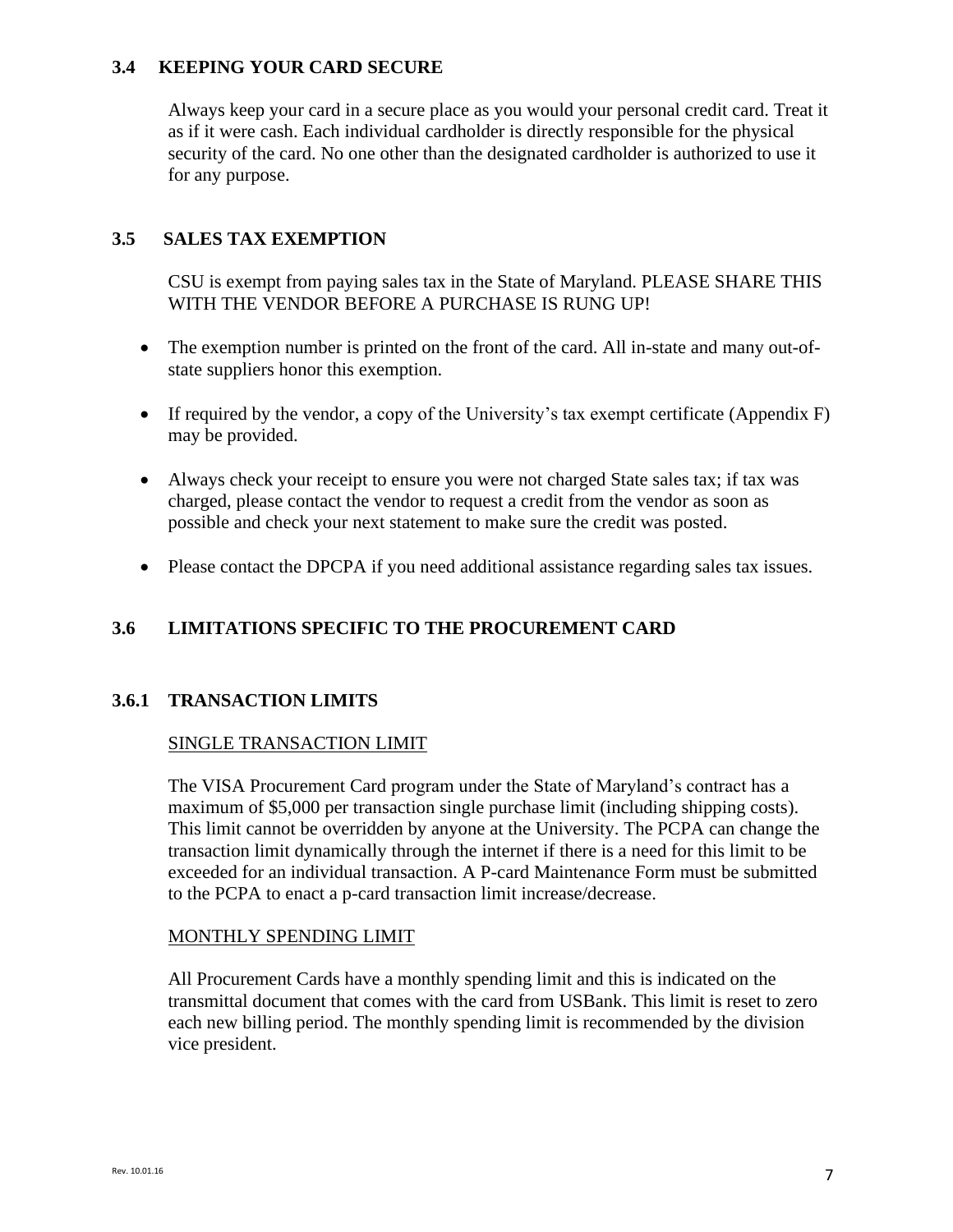#### **3.6.2 SPLITTING PURCHASES**

As with current Procurement regulations, "splitting" purchases to meet the single purchase limit is prohibited. Any requests placed with the same vendor consecutively that appear related and the total charged exceeds the single purchase limit, may be considered a "split" purchase. When the request exceeds the single purchase limit, a requisition must be submitted for the requested items. For example, hotel requests that exceed this limit should be submitted on a requisition form in order for a purchase order to be generated.

#### <span id="page-8-0"></span>**3.7 RESTRICTIONS ON PROCUREMENT CARD USAGE: MCC CODES**

Each merchant/vendor is assigned a Merchant Category Code (MCC). This code includes various merchant categories. The seven primary merchant categories are:

| Transportation   | <b>Clothing Stores</b>          | Auto & Vehicles |
|------------------|---------------------------------|-----------------|
| <b>Utilities</b> | Miscellaneous                   |                 |
| Retail           | <b>Business/Repair Services</b> |                 |

The MCCs are designed to offer every combination possible for the above listed categories. There is a Merchant Category Code (MCC) restriction built into the program by the State Comptroller's Office that specifically restricts certain types of purchases. The list of the individual codes highlighting the restricted ones is located on the Administration and Finance website http://www.coppin.edu/Procurement/ (Procurement Department). These restrictions will be automatically invoked during the purchase authorization process.

#### <span id="page-8-1"></span>**3.7.1 AIRLINE RESTRICTION**

Airline Restriction applies to the following Merchant Category Code Groups (MCCG) related to employee travel expenses:

Airlines – MCC Group #22 – Total Group Restriction (All Airlines)

The State continues to require all travel arrangements to go through a central travel point. For CSU this is Globetrotter Travel Service, 301-570-0800.

#### <span id="page-8-2"></span>**3.7.2 STATE RESTRICTIONS**

- a. Service Providers MCC #6010 through #7033 Total Group Restriction (Financial Institutions, Securities Brokers, Timeshares, etc.).
	- Except for hotels and motels (#7011) and,
	- Real estate management (#6513)
- b. Personal Service Providers MCC #7221 through #7299 Restrictions on Photographic Studios, Beauty and Barber Shop, Shoe Repair-Shine Shops, Funeral Services and Crematories, Dating and Escort Services, etc.).
	- Except for Clothing, Costume and Uniform Rental (#7296)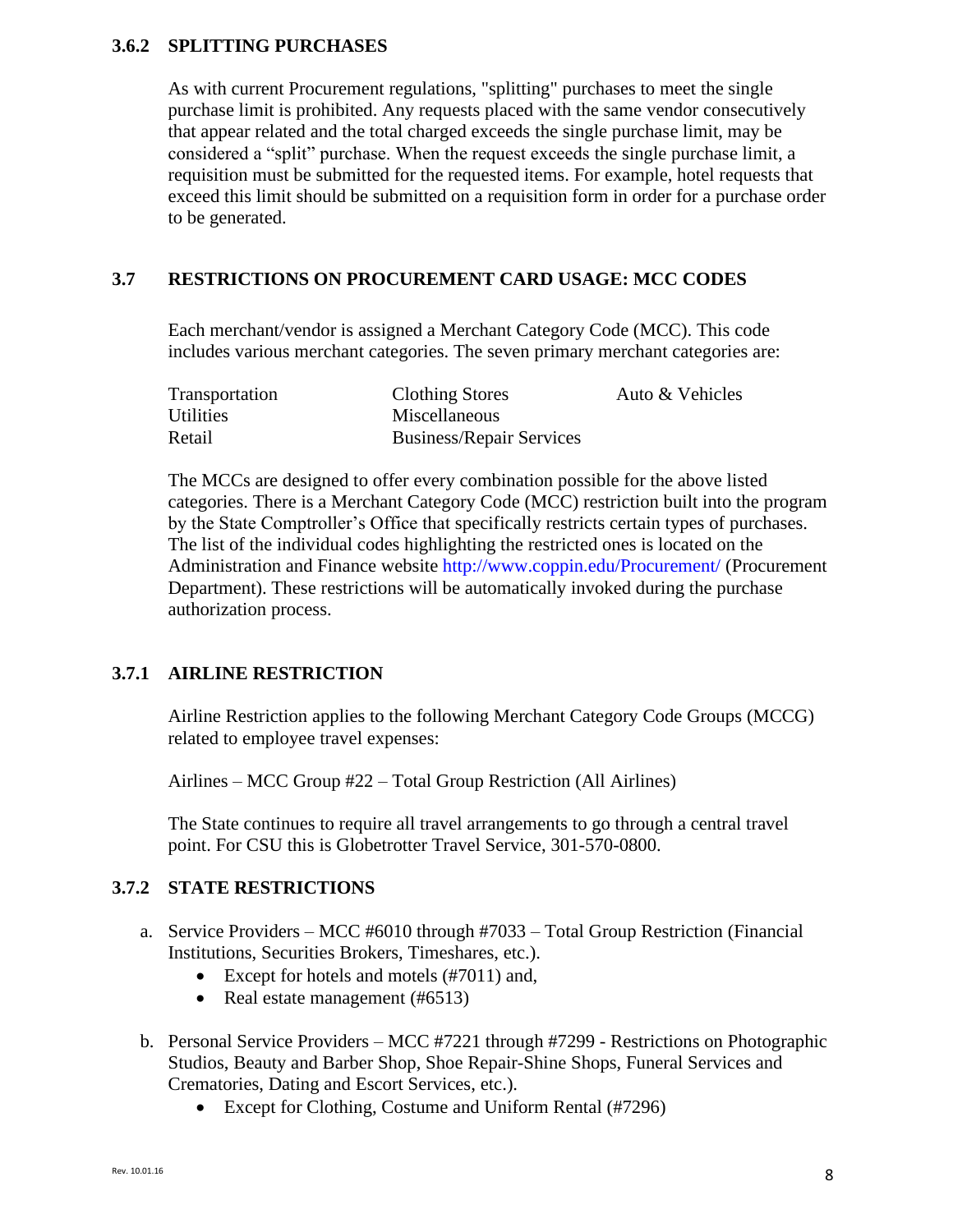- c. Amusement and Entertainment MCC #7832 through #7997 and #7999: Restrictions on (Motion Picture Theatres, Bowling Alleys, Video Game Clubs, Betting, Golf, Recreation Services, etc.).
- d. Contracted Services 1099 vendors and (Unincorporated services are not blocked but excluded by regulation).
- e. Other Specific restriction by Merchant Category Code as follows:
	- Eating Places/Restaurants MCC #5812
	- Drinking Places (Alcoholic Beverages) MCC #5813
	- Fast Food Restaurants MCC #5814
	- Package Goods Stores (Beer, Wine, & Liquor) MCC #5921
	- Fuel Dealers MCC #5983
- f. CASH ADVANCES: Cash advances are strictly prohibited.
- g. GIFT CARDS: Gift Cards are strictly prohibited.

#### <span id="page-9-0"></span>**3.7.3 UNIVERSITY RESTRICTIONS & REQUIREMENTS**

The cardholder is responsible for knowing what he/she can and cannot purchase using the VISA Procurement Card. If in doubt, please contact the PCPA. CSU policy prohibits purchases of the following items:

- a. Computers/Laptops/Scanners/Printers/Projectors/FaxMachines/Copiers and Software (Excluding IT)
- b. Guns and Ammunition
- c. Hotel -- The Procurement Card may be used for room charges, room taxes (out-of-state), internet charges and garage/hotel parking fees only. Other expenses incurred while at the hotel/motel, such as food, personal telephone calls, movies, and other incidental expenses are not permitted on the card and must be settled separately.
	- If the hotel charges the VISA card for these restrictions in error, please take care of these charges via personal funds before leaving the hotel; or, if notice is made after returning to CSU, settle with the hotel using personal credit card; obtain an updated bill that can be filed with the procurement card log.
	- If the VISA card is used to pay for the hotel/motel lodging expenses, do not include these charges on a travel expense statement. These charges have already been paid.
- <span id="page-9-1"></span>d. Catering/Food Services --The Procurement Card may be used to pay for catering/food services; however documentation must be included which provides the name and purpose of the function and who attended it, by name or affiliation. The P-Card cannot be used to pay for food served during normal staff type meetings.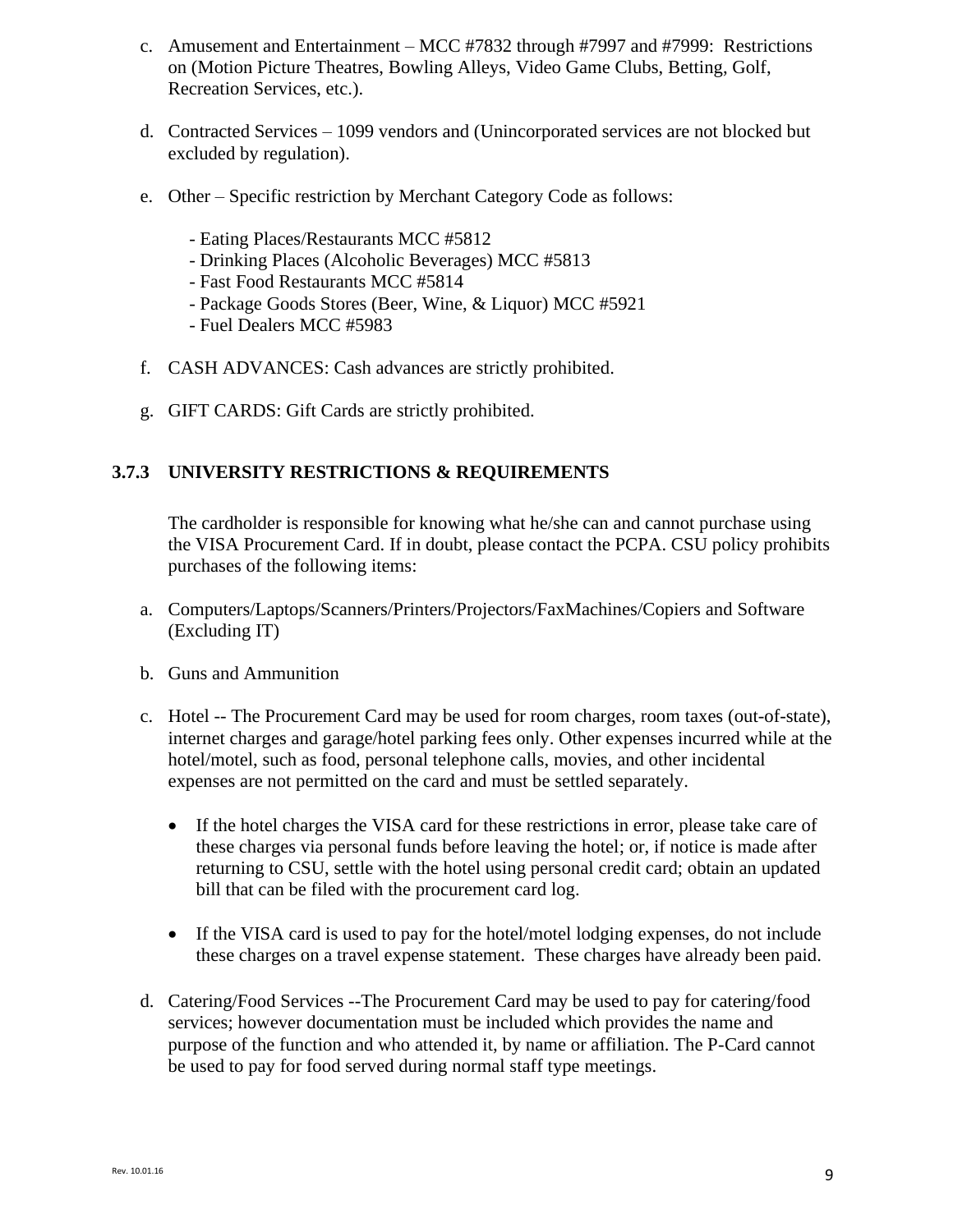#### **3.8 RENEWAL**

The Procurement Card will expire after a three (3) year period. At that time, a replacement card will be sent by USBank to the Controller's Office. The cardholder will be contacted by the Controller's Office once the card arrives. The cardholder must personally sign for receipt of the p-card. The cardholder must present their Employee Identification Card to receive their p-card. The card cannot be picked up by another person – no exceptions. Bring the old p-card to the Controller's Office to be destroyed.

#### **3.9 SURRENDER OF CARD**

The card remains the property of USBank and must be surrendered immediately upon termination of employment or upon request for any reason by an authorized person (such as your area vice president the PCPA/DPCPA, or VPAF). The PCPA must be notified when the cardholder leaves state service or is on extended leave. The PCPA will suspend p-card privileges when the employee is on extended leave.

#### <span id="page-10-0"></span>**4. CHANGING CARD LIMITS & UPDATING CARDHOLDER/ APPROVER**

Card limits and other information may be changed upon request by an authorized representative of the department, cardholder or VPAF. Departments or Supervisors must notify the PCPA when one of following occurs so a change form may be completed and processed:

- Changing departments
- Changing supervisors
- Changing single transaction/monthly purchase limits

These changes, and all such changes, can be made by submitting the Procurement Card Maintenance Form (Appendix I) to the PCPA. The PCPA will then make the appropriate distribution to ensure the PeopleSoft changes are made as requested.

#### <span id="page-10-1"></span>**5. MINORITY AND SMALL BUSINESS PARTICIPATION**

The University must still adhere to its mandate to attempt to include minority, small and disadvantaged businesses in its procurement processes, including the VISA Procurement Card Program. To the extent possible, cardholders are encouraged to seek out the use of minority, small and disadvantaged vendors. A short list of State certified minority and small businesses are posted on the Administration and Finance website [http://www.coppin.edu/admin\\_finance/](http://www.coppin.edu/admin_finance/) (Procurement Department). Please contact these vendors for supplies/services whenever possible. For additional assistance in this area, please call the Procurement Department at extension 3792.

#### <span id="page-10-2"></span>**6. HOW TO USE THE PROCUREMENT CARD**

The cardholder is the only person authorized to make purchases using his/her card but may make purchases for other departmental personnel. Providing the card or card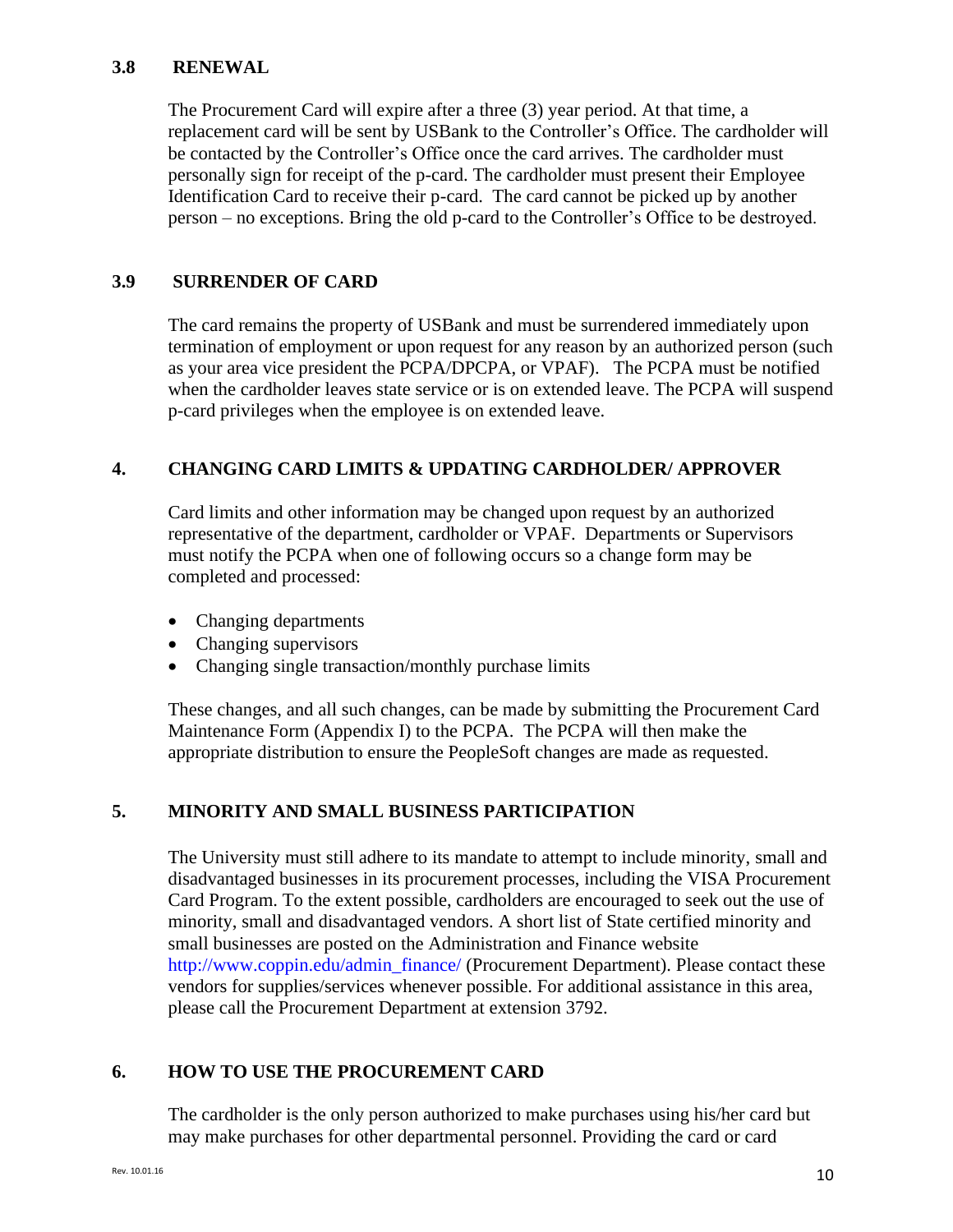number to another person to make a purchase, using someone else's card, or making unauthorized purchases will result in the cancellation of the p-card and may result in disciplinary action (including, but not limited to, revocation of your card and/or termination of employment). The cardholder is liable to the University and the State of Maryland for any improper use of the card.

If a frequently used vendor does not accept VISA**,** please notify the PCPA so that the vendor may be offered the opportunity to do so. All VISA merchants are required to offer the same pricing for VISA card purchases as for any other means.

# **6.1 MAKING PURCHASES**

Before making any purchases, cardholders must:

- a. Follow the internal procedures established by the department to obtain authorization that the total amount (including shipping, handling, postage, freight, etc.) will not exceed the card's single purchase limit.
- b. Take reasonable steps to determine that the price quoted is the best that can be obtained.
- c. Check the budget (including appropriate objects) to ensure sufficient funds are available to make the purchase. Unlike purchase requisitions, there is no budget check on procurement card transactions until after the purchase and the transaction comes back for verification and approval. The budget validation in the PeopleSoft procurement card module only checks to see if funds are available. It does not encumber funds. The cardholder may want to keep a manual or Excel log to track p-card purchases so as not to overspend the budget.

# **6.2 THIRD PARTY PAYMENT PROCESSORS**

The Procurement Card shall not be used to pay vendors that use third party payment processors. The definition of a 'third party payment processor' is an intermediary or 'gobetween' entity that provides a payment service from a credit card to a business, vendor, merchant, or person. Some examples of these service providers are: PayPal, Trustcommerce, VeriSign/Cybercash, Verza, Ibil, Authorizenet, CCNow, Iongate, Internetsecure, and Secpay.

The major concern with the 'third party payment processors' is that the Merchant Category Codes (MCC) that is shown on the *Visa* statement and in reports provided by *USBank* is that of the 'processor' rather than the actual business, vendor, merchant, or person that is providing the item or service for sale. Therefore, the blocked MCC's on the state and agency levels can be circumvented via the 'third party payment processor'. Itemized receipts must be submitted for third party payments

# <span id="page-11-0"></span>**6.3 PURCHASES IN PERSON**

- a. Follow the same internal procedures specific to the University and the department to obtain authorization to make the purchase.
- b. Determine whether the Procurement Card is the most appropriate tool to use for this purchase. Please check the list to make sure it is not a restricted item, and determine whether a State or University contract is available.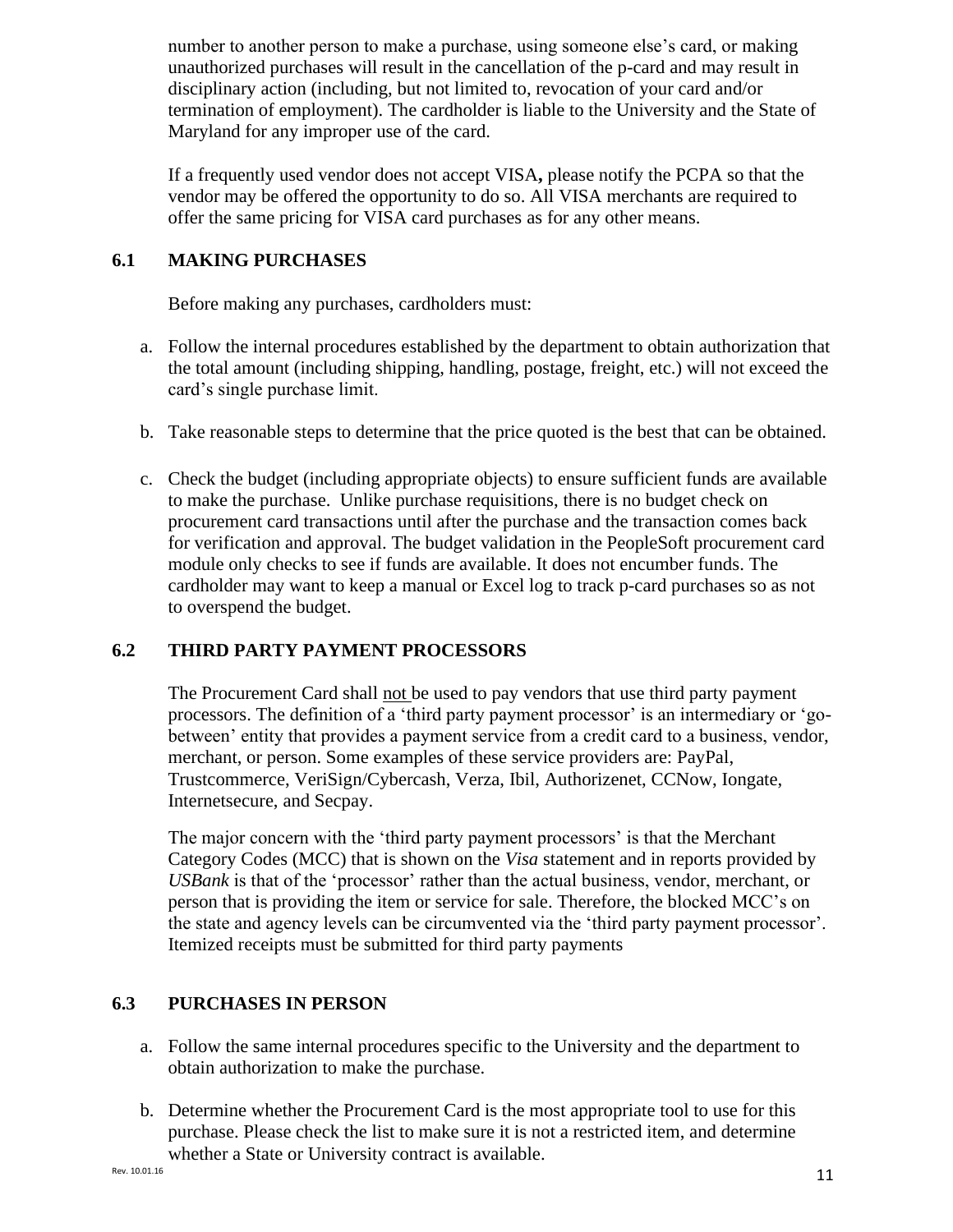- c. Be certain that the total amount (including all shipping, handling, postage, freight, etc.) will not exceed the card's single purchase limit or monthly limit.
- d. Take reasonable steps to determine that the price quoted is the best that can be obtained.
- e. Advise State of Maryland vendors that the University is tax exempt.
- f. Obtain a detailed receipt at the time of purchase clearly identifying each item purchased.
- g. When receiving the goods, whether via direct delivery or in person, always retain all boxes, containers, special packaging, packing slips, etc. until there is certainty that the goods are going to be kept. The Cardholder is responsible for verifying quantity and condition of the goods upon arrival (refer to Section 6.6 for instructions about returning an item).

# **6.4 PURCHASES BY TELEPHONE, FAX, OR MAIL**

Purchases may be made by telephone, fax, or mail using the VISA card. When placing an order via phone that is to be shipped directly to the Mailroom, please request the vendor to label the package(s) "Procurement Card", or "VISA Card" so the Mailroom will be aware that the order was initiated with the Procurement Card and not a purchase order.

Only the cardholder is authorized to place a phone or on-line order. The cardholder may, when necessary, have someone else pick up the goods (the person picking up the items should only sign shipping or receiving papers, not the credit card slip).

#### **PROCEDURES**

Follow the applicable instructions for making purchases in person, including shipping/delivery. In addition:

- a. When making a phone purchase, the cardholder must state that he/she is calling from the University and that he/she will be making a purchase using a VISA Procurement Card.
- b. Emphasize that the University is exempt from sales tax (refer to Section 3.4 and Appendix F).
- c. Record the name of the person taking the order, place the order, and give the supplier the Procurement Card number and expiration date.
- d. To ship items: Remember to provide the supplier the cardholder's name, department name, phone number and complete delivery instructions as follows if not picking up the goods. It is recommended that the goods be shipped directly to the campus address via UPS, Federal Express, or other method suitable for the items purchased. Items may also be shipped to the Mailroom. Just inform the vendor to label the package "Procurement Card" so the Mailroom will know that the order was initiated with the Procurement Card.
- e. Request that a receipt and/or packing slip be sent with the purchase. Retain this receipt/packing slip with the record of the purchase.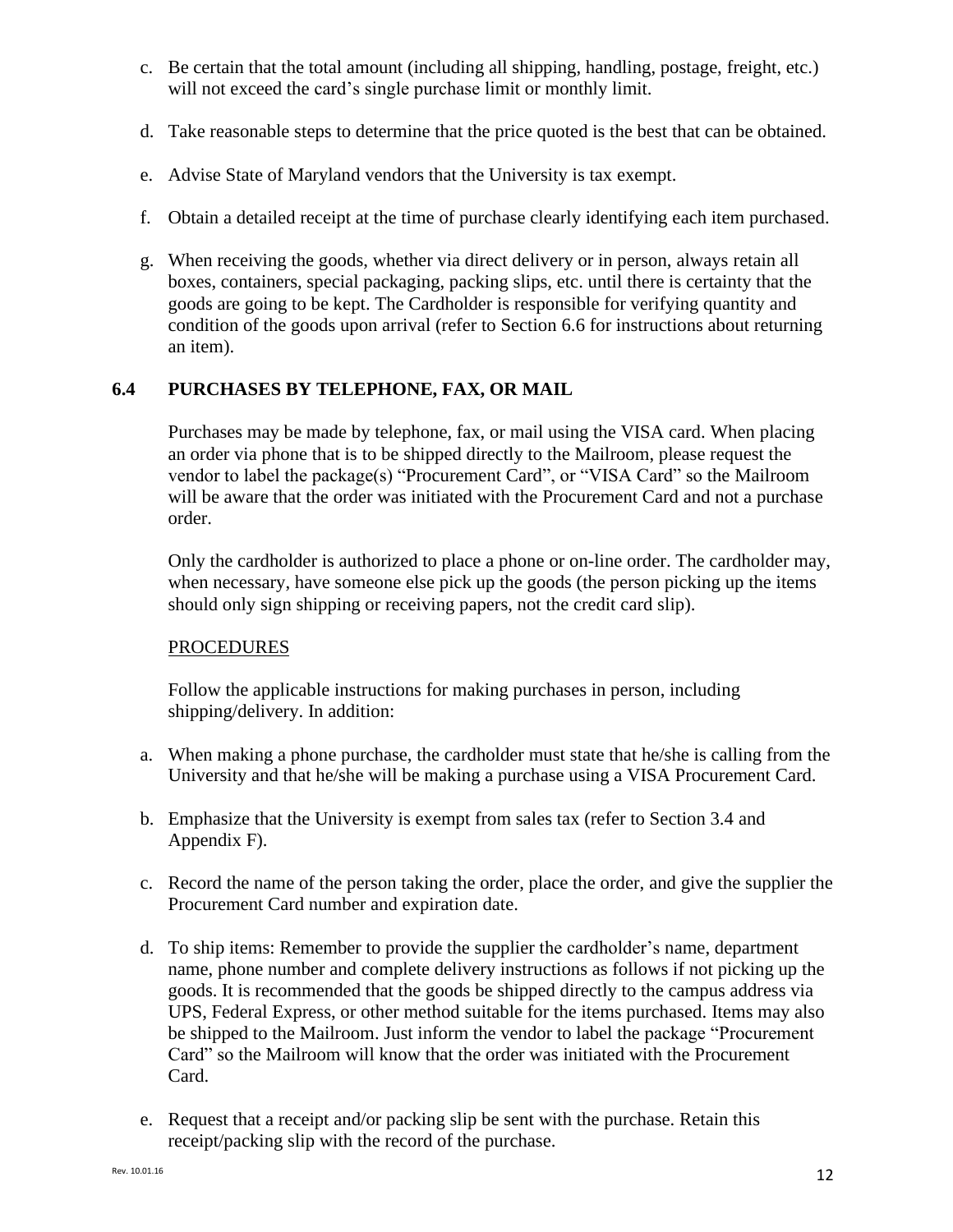**Please emphasize to vendors that they are not to submit invoices to Accounts Payable for VISA purchases. Charges are paid electronically by the State.**

# **6.5 PURCHASES VIA THE WEB**

Purchases may be made via the WEB as cardholders deem appropriate. The General Accounting Division (GAD) has advised users to only purchase via the WEB from secure (encrypted) sites. Secure sites are usually denoted with a small padlock icon in the corner of the screen and the URL identifier https. Cardholders should remember to print the order page and any other information necessary to sufficiently document what was purchased, the purchase price and how it was paid. This documentation must be retained for reconciliation with the Activity/Transaction Log.

# **6.6 RETURNS, DAMAGED GOODS, CREDITS**

If goods purchased with the Procurement Card need to be returned, the cardholder should work directly with the supplier (vendor). Here are some tips:

- a. Always retain boxes, containers, special packaging, etc. until the cardholder is sure that the goods are going to be kept. Some items, such as software or fragile pieces, cannot be returned without the original packaging materials.
- b. Read all enclosed instructions carefully. Often a phone number and other instructions are included on the packing slip and/or receipt.
- c. Many suppliers require a "Return Authorization Number" before they will accept a return. If the cardholder fails to obtain this number when it is required, the package may be refused and/or no credit issued to the account.
- d. In some cases, there may be a restocking fee (usually a percentage of the purchase price). If the supplier is completely responsible for the error or problem, the cardholder should not have to pay this or any other fee. However, if they are not fully responsible, the cardholder may have to pay it. The cardholder may use the Procurement Card to apply this fee as long as it does not exceed any of the limits.
- e. Lastly, make sure in reviewing the monthly statement that a credit was issued for the returned item(s).
- f. If a return is not authorized or if it is not properly credited, refer to Section 8, Disputed Transactions, for instructions for resolving the problem.

# <span id="page-13-0"></span>7**. GENERAL RECONCILIATION INSTRUCTIONS**

# <span id="page-13-1"></span>7**.1 PROCUREMENT CARD STATEMENT GENERATED BY USBANK**

A monthly VISA Statement (Appendix C) from USBank will be mailed to the cardholder directly. The VISA Statement will show transactions purchased during the following cycle: the  $26th$  of the month thru the  $25th$  of the next month (i.e., May  $26$  thru June 25). When the 25th falls on a weekend or holiday, transactions posted during this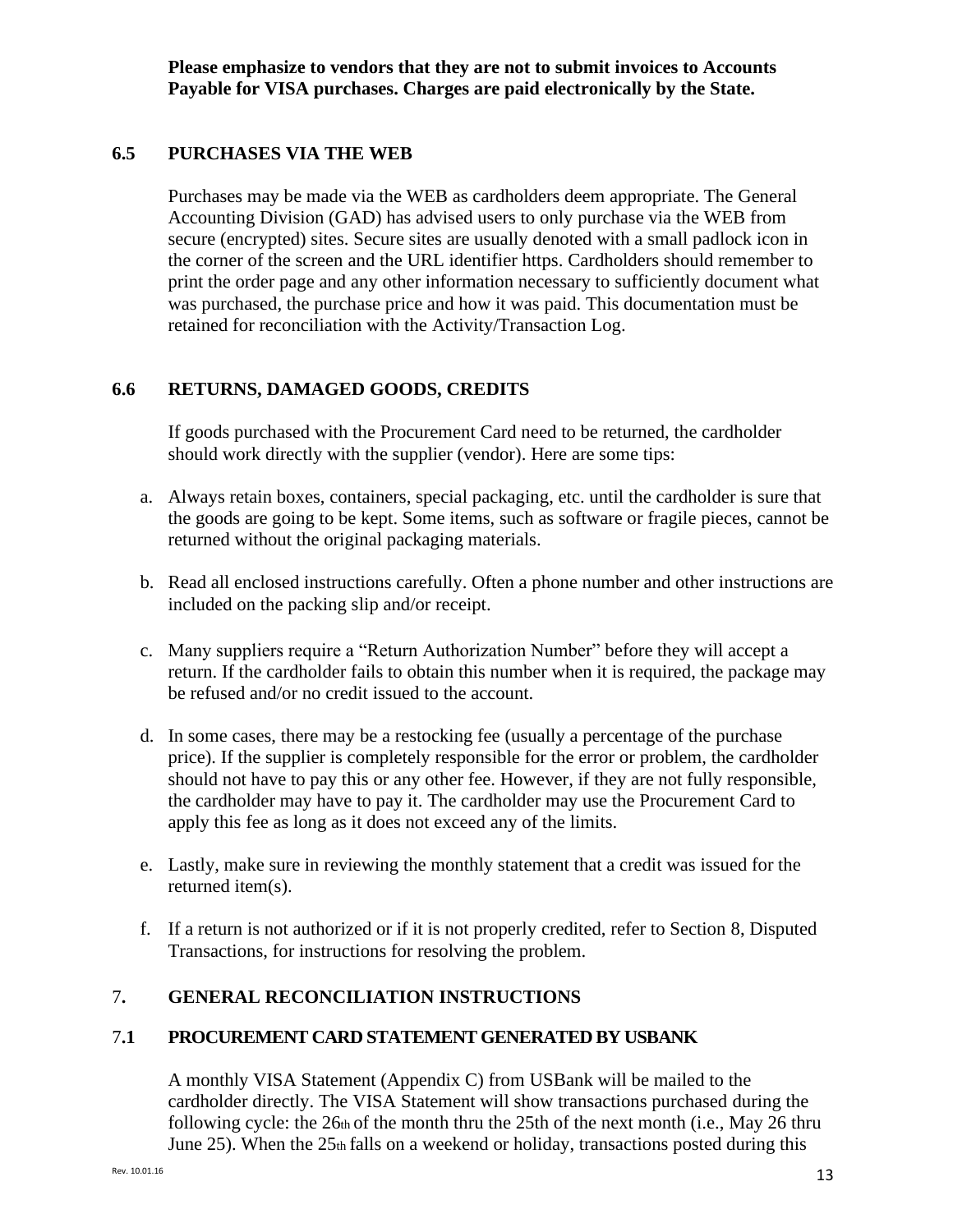period will be included in that billing cycle. Each VISA card will start at the beginning of its total monthly dollar limit on the 26th of each month. Unlike a personal credit card, remaining funds that are not spent within that cycle do not roll over to the next month; remaining funds are automatically dropped. Please call the Procurement Department if you do not receive your statement by the  $7<sup>th</sup>$  of the following month.

**The statement the cardholder receives is for information and audit purposes only.**  Payment is the responsibility of the University and the State of Maryland. Use of the Procurement Card has no effect on your personal credit or credit history.

# <span id="page-14-0"></span>**7.2 ACTIVITY/TRANSACTION LOG**

The Cardholder Activity/Transaction Log Form (Log) (Appendix D) is the lynchpin for the procurement card program. This is a report that is system generated and will be sent by e-mail to the cardholder on the  $6<sup>th</sup>$  of each month by the DPCPA. It lists all transactions for the prior month and should match the bank statement that the cardholder will receive from USBank.

#### **Reconciliation**: The cardholder must –

- a. Enter in the space provided on the Log the purpose of each purchase (e.g., office supplies).
- b. Assure that the account charged is appropriate. If there needs to be a change in account distribution, the cardholder should note this above the account on the Log by lining through the incorrect account and writing in ink the correct account. Accounting will then take this information and process a journal voucher to make the requested change.
- c. Match the transactions on the bank statement to the transactions on the Log. Identify discrepancies on either the bank statement or Log by highlighting it (e.g., yellow highlighter). That is, there is a transaction on one statement that is not on the other.
- d. Attach to the bank statement, in the order that the transactions are listed on the bank statement, the order forms, receipts, transaction slips, and/or packing slips that support the transaction. Since another university member will be reviewing this, neatness counts (and is appreciated). The order should be: bank statement, activity log, receipts.
- e. See Section 8.0 for information on handling incorrect (e.g., disputed) items.
- f. Once this reconciliation has been completed, sign and date the Log in the space provided at the end of the Log.
- g. The bank statement and Log must be reviewed, approved, signed and dated by the cardholder's designated supervisor. The Cardholder must also sign and date the bank statement and Log. The signature of the immediate manager/supervisor verifies that the applicable receipts/ invoices and bank statement are attached to the log and that the transactions are appropriate.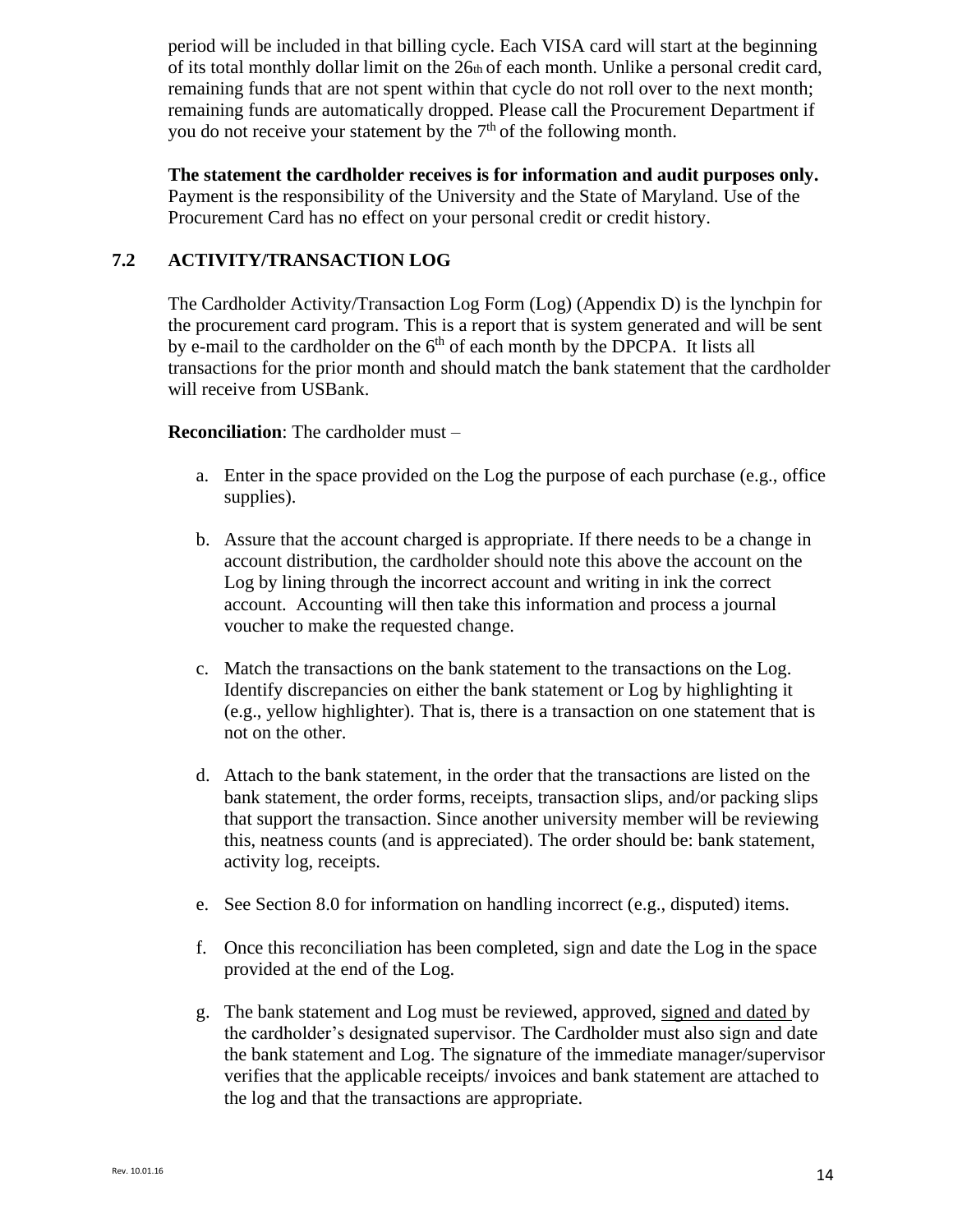- h. Submit the Log and the bank statement with the attached receipts, as a completed packet, through campus mail to the DPCPA at Accounts Payable.
- i. THE LOG PACKET IS DUE THE 15th OF EACH MONTH to the Accounts Payable Department, Miles Conner Administration Building, Room 216.
	- When the  $15<sup>th</sup>$  falls on a weekend, the Log packet is due the next business day. Any questions in regard to the Log packet of information may be addressed to the DPCPA, Ms. Tajina Williams in Accounts Payable.

IF THE CARDHOLDER DOES NOT HAVE ANY ACTIVITY FOR A BILLING CYCLE, THE CARDHOLDER WILL NOT RECEIVE A STATEMENT AND A LOG SUBMISSION IS NOT REQUIRED.

# <span id="page-15-0"></span>**7.2.1 SUPERVISOR/APPROVER RESPONSIBILITIES**

Supervisory review is a requirement for the p-card reconciliation process. Supervisors/Approvers are responsible for the review of the cardholder's activity/transaction log for:

- split transactions;
- unauthorized Maryland sales tax;
- unauthorized purchases;
- p-card limit transactions;
- incomplete purchasing card activity/transaction logs; and
- the timely submission of the activity/transaction log to Accounts Payable.

Failure to adhere to the policies and procedures as outlined in this manual will result in the receipt of a warning notice and/ or deactivation of the cardholder's card. (See 7.2.2 Rules of the Road Warning Notices due to Violations)

# **7.2.2 RULES OF THE ROAD: WARNING NOTICES DUE TO VIOLATIONS**

In order to insure the Procurement Card program functions both fairly and accountably, this program uses a WARNING system. Written WARNING notices (Appendix G) will be sent to individual cardholders who do not follow the guidelines as outlined in this manual and in the related University and State guidelines and policies. Receipt of two warnings in a one year period constitutes notice that the cardholder's card is being inactivated. Inactivated p-cards will be restated only by VPAF approval. Depending on a cardholder's log submission history, and at the PCPA's sole discretion, a verbal warning (via email or telephone) may be given instead of a formal warning (written form). A verbal warning will not count towards a formal warning and possible deactivation of the cardholder's VISA card.

All users receiving notice of termination of the P-Card have the right to make an appeal within 5 days after notice is issued. Notice of Appeal must be in writing and forwarded to the attention of the Vice President for Administration and Finance. Termination of the P-Card will be stayed pending the appeal.

AUTOMATIC CANCELLATIONS – when one or more of the following items occur, and again at the sole discretion of the PCPA, the VISA cards may be automatically cancelled a period of one year from the date of the second warning.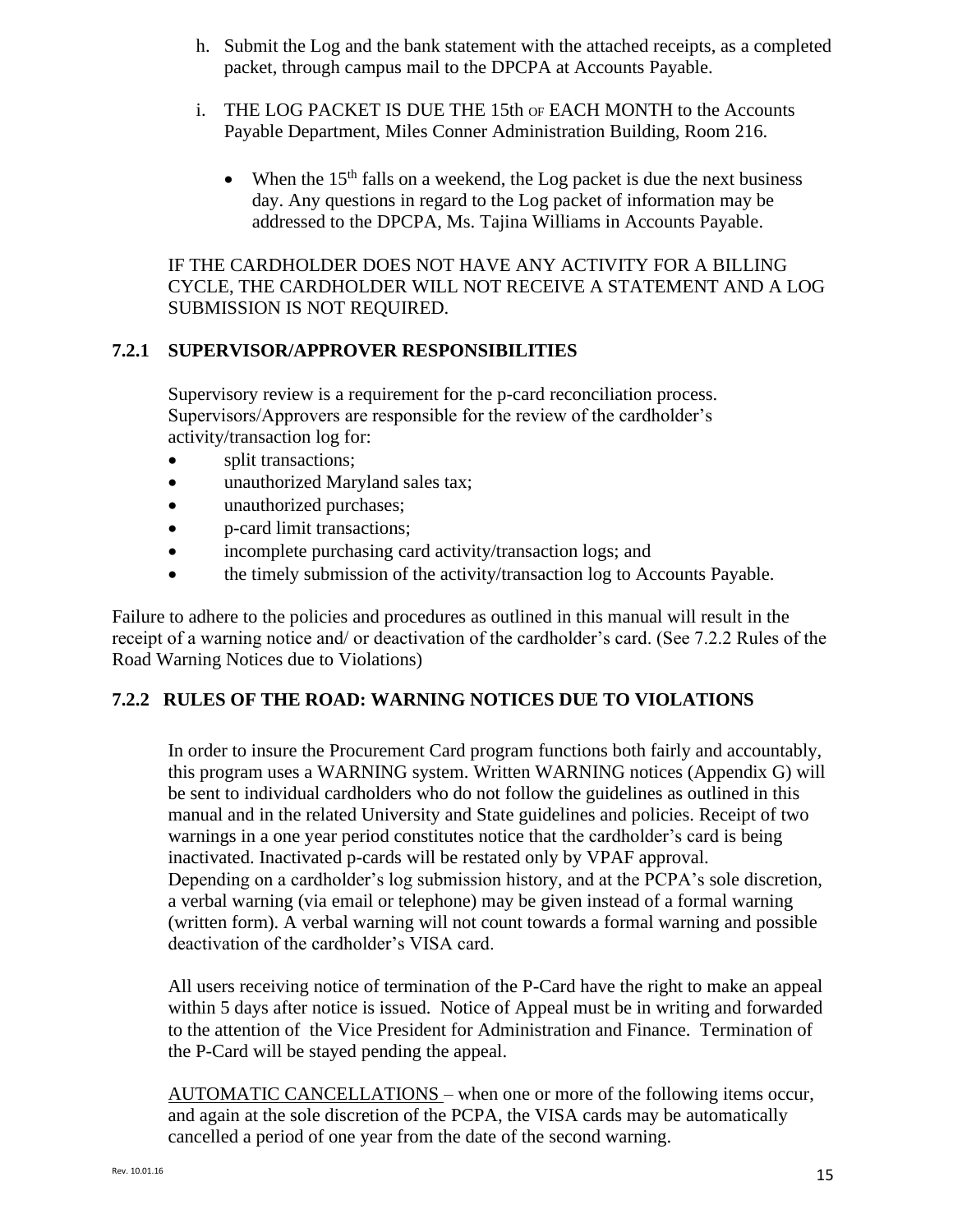- missing log information (e.g. receipts)
- insufficient justification of items purchased (if requested by the DPCPA as an issue that arises in the audit process)
- reimbursement of restricted items (telephone calls, gift cards, restaurant charges)
- no log form submitted within ten (10) working days after the  $15<sup>th</sup>$  of the month.
- Split purchases

When a cardholder does not submit a log, or has missing receipts, and it is apparent that this required documentation will not be forthcoming, the PCPA may request the cardholder to reimburse the University for undocumented purchases on the Procurement Card. The state reserves the right to collect from the cardholder the cost of any purchase that is not University related and the collection may be accomplished through payroll deduction or any other collection process.

CANCELLATION DUE TO NO ACTIVITY - The University reserves the right to cancel the VISA card if it has not been used (no purchases or credits) for a period of twelve (12) consecutive months. Cardholders must request in writing for an extension beyond twelve consecutive months of inactivity; however, under no circumstances will the VISA card be extended to exceed a period of eighteen (18) consecutive months of inactivity.

# **7.3 PEOPLESOFT STATEMENTS & APPROVAL OF TRANSACTIONS**

All procurement card charges for the month are posted in a batch at month end. They will appear in the PeopleSoft (PS) financial system, and on the PS financial reports(s), as soon as the month end closing has been completed. This is normally by the  $10<sup>th</sup>$  working day of the month. The account charged is the one to which the cardholder has directed it by editing the transaction in the Procurement module of PS. Any discrepancies after posting should be resolved with the Controller's Office as it will require a journal entry.

For financial reporting purposes, all transactions must be approved by **the 5th day of the month** immediately following the closing of the billing period. E.g. On May 25<sup>th</sup> the May billing cycle ended, therefore all transactions were to be approved by June 5<sup>th</sup>.

# <span id="page-16-0"></span>**7.4 RETENTION OF STATEMENTS & RECEIPTS**

Receipts and statements are to be retained for five (5) years after fiscal year end in the Accounts Payable Office and archived for ready access and auditing purposes. While cardholder's may retain copies of their receipts and statement, once the Log packet is received and audited by Accounts Payable, this becomes the University's official record. An auditor may visit the cardholder, as part of an external audit review, to ask about transactions that they would have selected for testing, they will not expect to find documentation with the cardholder.

# <span id="page-16-1"></span>**7.5 RECONCILIATION PROCESS FOR ACCOUNTING PURPOSES**

The DPCPA/Accounts Payable will:

a. Ensure that all Log packets are received each month from cardholders for whom a transaction was processed in the preceding billing cycle.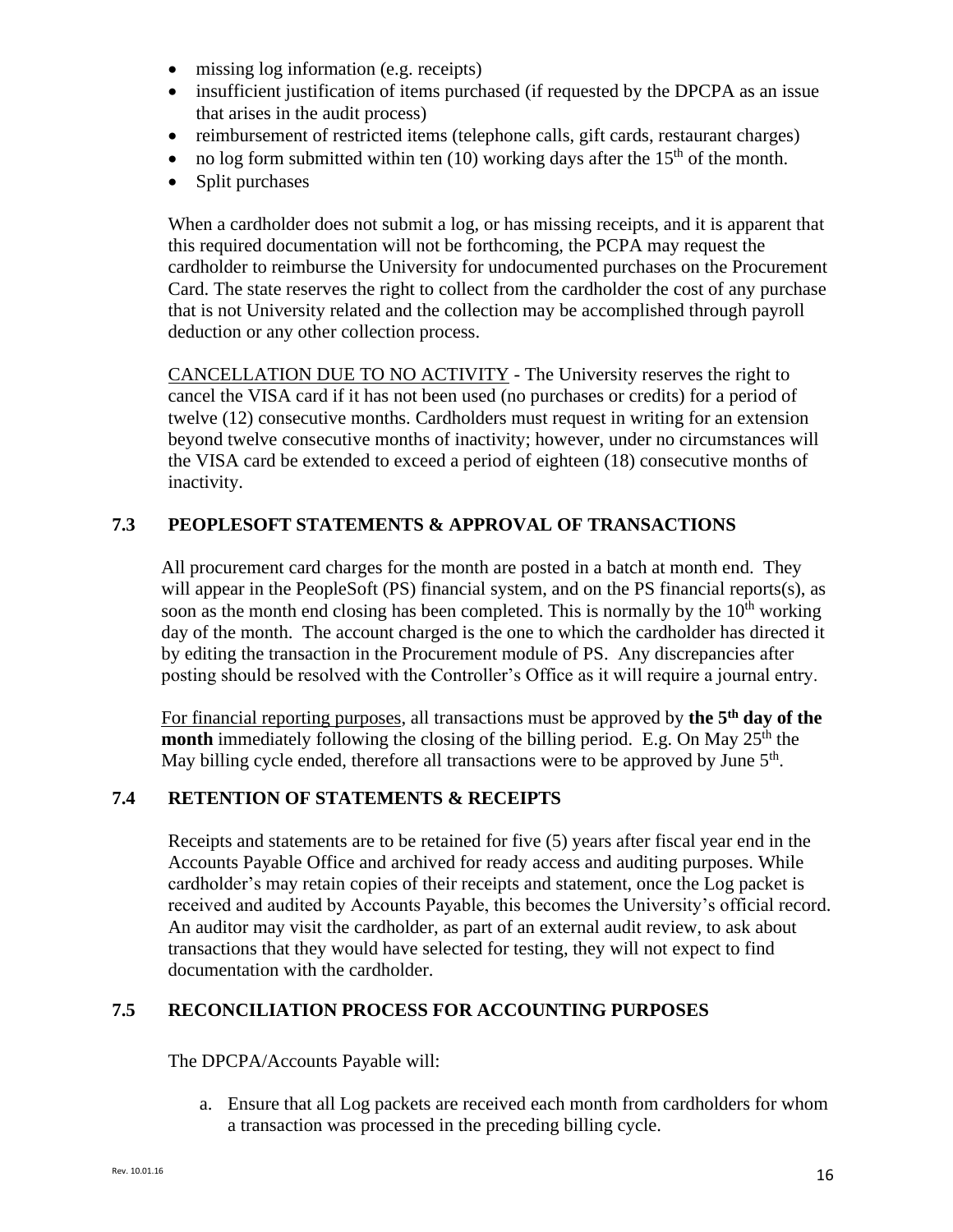- b. Review all Log packets to verify that all purchases were University related and made within the University's and the State's Procurement policies and procedures.
- c. Work with all cardholders where there is an issue with the information submitted.
- d. Forward to the PCPA unresolved issues for appropriate action (e.g., warning).
- e. Identify account changes on the Log packets for the Controller's Office action.
- f. File reconciled Log packets by month/year and maintain these as official university records for a period not less than five years.

#### <span id="page-17-0"></span>**7.6 AUDITS**

Accounts Payable will do a 100% audit of all Log packets and will evidence this by initialing in the space provided at the end of the Log.

#### <span id="page-17-1"></span>**8. DISPUTED TRANSACTIONS**

Disputed transactions fall into two broad categories - those resulting from a supplier's refusal to take back a defective or incorrect shipment and those related to discrepancies between the cardholder's records and the monthly VISA statement. Most disputes can be covered by one of the items listed on the Cardholder Statement of Disputed Item Form (Appendix E). These are:

- 1. Credit Not Posted (Attach Credit Slip)
- 2. Duplicate Posting
- 3. Erroneous Amount (Attach Sales Receipt)
- 4. Other

Disputes should be reported as soon as it occurs, but not later than thirty (30) days after the appearance of the item on the cardholder's bank statement. If the cardholder prefers, a dispute form for the disputed item may be submitted with the log form (form should be placed where the receipt for this transaction would have been) for the disputed item and Accounts Payable will fax the form to the bank. The bank will notify the cardholder of its status once reviewed via the mail.

#### <span id="page-17-2"></span>**8.1 DISPUTE WITH SUPPLIER**

If the cardholder has a problem involving a dispute with a supplier (such as defective items or claims that an item was not ordered and the supplier claims that it was), every effort should be made to resolve the problem directly with the supplier. If the cardholder is unable to obtain satisfaction from the supplier, the Statement of Disputed Item Form (Appendix E) should be completed and forwarded to the PCPA. The cardholder should describe the problem and the efforts made in attempting to resolve it. The PCPA will review the form and either deal with the supplier directly or submit it to USBank.

#### <span id="page-17-3"></span>**8.2 DISPUTE OF STATEMENT ITEM**

Any item that appears on the monthly VISA statement from USBank may be disputed provided the disputed transaction is reported to USBank using the Statement of Disputed Item Form within 30 days of the disputed statement's closing date. It is recommended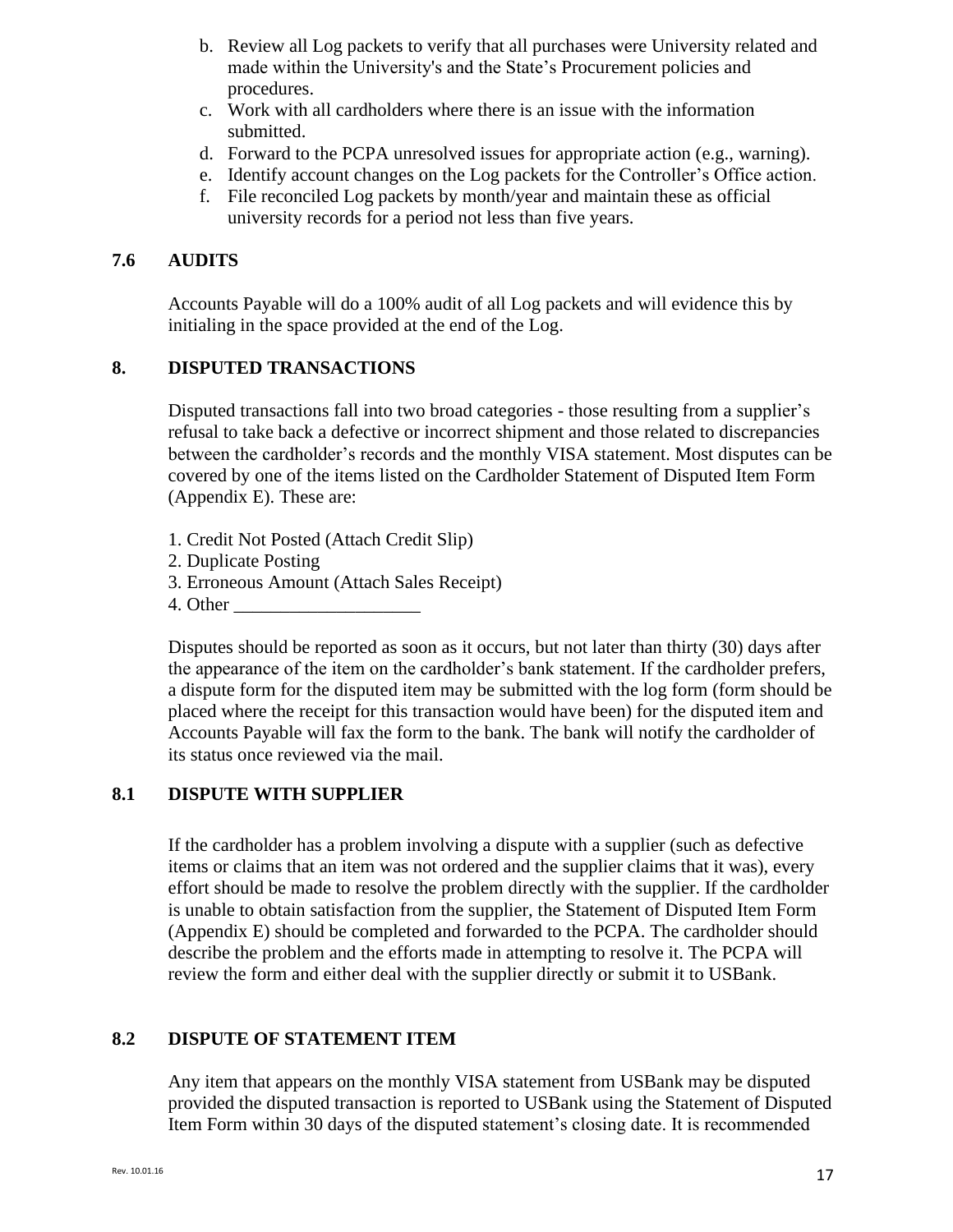that such items be reported immediately upon receipt of the statement in question. Please complete the form and forward it to the PCPA.

#### <span id="page-18-0"></span>**8.3 RESOLUTION**

During US Bank's investigation, they will issue a credit to the Procurement Card account in question for the disputed amount. Cardholders may be contacted by the bank during their investigation for further information. When the investigation is complete, the cardholder will be notified of the resolution. If the cardholder is not satisfied with this resolution, please contact the PCPA, Mr. Thomas Dawson or the DPCPA, Ms. Tajina Williams, immediately.

#### <span id="page-18-1"></span>**9. PROCUREMENT CARD REALLOCATION & APPROVAL PROCESS**

Procurement Card Reallocation [Quick Reference Guide](http://www.aug.edu/businessservices/Pcardoverview.html)  (Verification & Approval Process)

**Navigation: Purchasing>Procurement Cards>Reconcile>Reconcile Statement**  Use the Search criteria (e.g. cardholder and/or transaction date) to minimize number of transactions in your list.

| $\triangledown$ Purchasing                           | <b>Reconcile Statement</b>                            |                                                          |                 |                                   |                                   |                                    |
|------------------------------------------------------|-------------------------------------------------------|----------------------------------------------------------|-----------------|-----------------------------------|-----------------------------------|------------------------------------|
| $\triangleright$ Requisitions                        | <b>Procurement Card Transactions</b>                  |                                                          |                 |                                   |                                   |                                    |
| $\triangleright$ Request for Quotes                  | 1001082<br>EmpliD:                                    | <b>Employee Name:</b> Dawson. Thomas                     |                 |                                   |                                   |                                    |
| $\triangleright$ Procurement Contracts               | <b>Run Budget Validation on Save</b>                  |                                                          |                 |                                   |                                   |                                    |
| D Purchase Orders                                    | <b>Bank Statement</b>                                 |                                                          |                 | Customize   Find   View All   THE | First $\Box$ 1-2 of 2 $\Box$ Last |                                    |
| $\triangleright$ Receipts                            | <b>Transaction</b><br><b>Billing</b>                  | (FEED)                                                   |                 |                                   |                                   |                                    |
| Return To Vendor                                     | Card<br><b>Card Number</b><br><b>Issuer</b>           | <b>Trans Date Merchant</b>                               | *Status         | <b>Billing Currency</b>           | <b>Budget</b><br><b>Status</b>    | <b>Chartfield</b><br><b>Status</b> |
| $\triangledown$ Procurement Cards                    | $1$ $\triangledown$<br>************7678<br><b>BOA</b> | 03/27/2009 NACUBO                                        | Staged<br>۰     | 449.00 USD                        | $\heartsuit$ $\mathbb{R}$ Valid   | Valid                              |
| $\blacktriangledown$ Reconcile                       | ************7678<br>$2 \Box$ BOA                      | 03/27/2009 NACUBO                                        | Staged          | 274.00 USD                        | $\bigcirc$ $\frac{1}{2}$ Valid    | Valid                              |
| <b>Reconcile Statement</b><br><b>Review Disputes</b> | M<br>Select All Clear All                             | Verify<br>Stage                                          | Validate Budget |                                   |                                   |                                    |
| <b>Steps</b>                                         | Search                                                | <b>Purchase Details Split Line Distribution Template</b> |                 |                                   |                                   |                                    |

- **1.** Make sure that the \$ amounts posted are correct. If \$ amount is incorrect, dispute amount.
- **2.** Click the icon and change the default Chartfield Distribution (Account 099501 **number must be changed to reflect the product or service purchased;** Dept/Project # to be changed if necessary)

|                              |                    |                            | After changing the Default Distribution, Budget Status will reflect TNOt Chk a |         |        |            |                                   |
|------------------------------|--------------------|----------------------------|--------------------------------------------------------------------------------|---------|--------|------------|-----------------------------------|
| <b>Bank Statement</b>        |                    |                            |                                                                                |         |        |            | Customize   Find   View All   THE |
| <b>Transaction</b>           | <b>Billing</b>     | <b>IF THE R</b>            |                                                                                |         |        |            |                                   |
| <u>Card</u><br><b>Issuer</b> | <b>Card Number</b> | <b>Trans Date Merchant</b> |                                                                                | *Status | Amount | Gurrency   | <b>Budget</b><br><b>Status</b>    |
| 1 <b>V</b> BOA               | ************7678   | 04/22/2009                 | <b>DOUBLETREE</b><br><b>HOTEL NORFOLK</b>                                      | Staged  |        | 104.06 USD | <b>Not Chky</b>                   |

*After changing the Default Distribution, Budget Status will reflect "Not Chk'd":*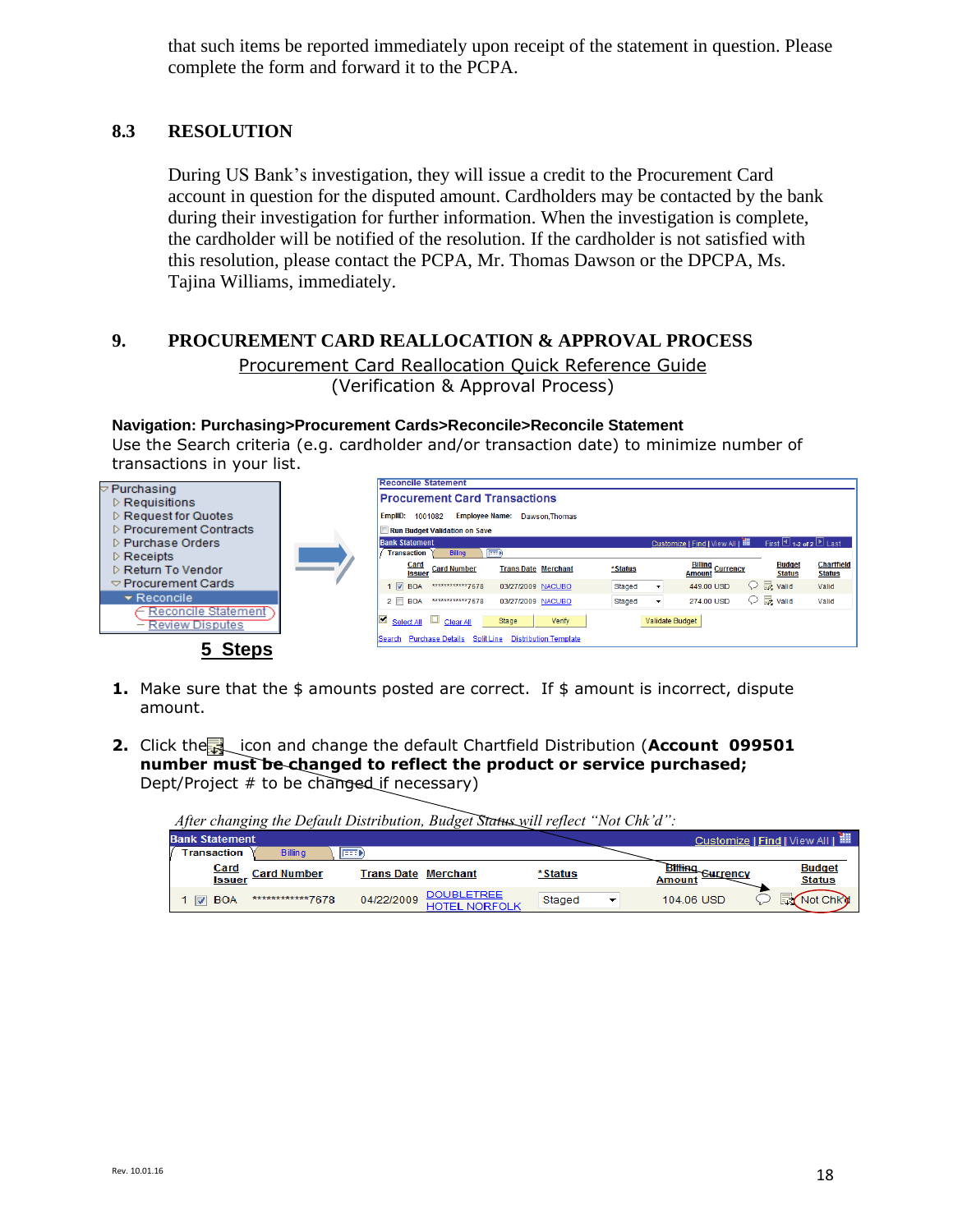**Distribution Lines:** Note there will be one default Distribution Line per transaction loaded from the Bank Statement. If a particular purchase is to be charged to more than one budget, go to distribution line by clicking the  $\frac{1}{\sqrt{2}}$  icon and add the additional line or lines to distribute the amount between two or more budgets.

|       |                             | <b>Reconcile Statement</b> |                 |                        |                   |                  |                    |                                       |                                 |
|-------|-----------------------------|----------------------------|-----------------|------------------------|-------------------|------------------|--------------------|---------------------------------------|---------------------------------|
|       | <b>Account Distribution</b> |                            |                 |                        |                   |                  |                    |                                       |                                 |
| Line: |                             |                            | PO Qty:         |                        | 1.0000            |                  | UOM:               | EA                                    |                                 |
|       | <b>Billing Date:</b>        | 04/25/2009                 |                 | <b>Billing Amount:</b> | <b>USD 104.06</b> |                  | <b>Unit Price:</b> | 104.06000                             |                                 |
|       | SpeedChart:                 |                            |                 |                        |                   |                  | *Distribute by:    | Amount<br>▼                           |                                 |
|       | <b>Distributions</b>        |                            |                 |                        |                   |                  |                    | Customize   Find   View All   <a></a> | First $\Box$ 1 of 1 $\Box$ Last |
|       | <b>Chartfields</b>          | <b>Statuses</b>            | <b>EED</b>      |                        |                   |                  |                    |                                       |                                 |
|       | <b>Dist Percent</b>         | <b>Amount</b>              | <b>Currency</b> | *GL Unit               | *Account          | <b>Fund</b>      | <b>Dept</b>        | <b>Project</b><br>Program             |                                 |
|       | 1 100,0000                  | 104.06 USD                 |                 | COPPNQ                 | 099501            | 4010<br>$\alpha$ | 4301100            | 00601<br>$\alpha$                     | H.,<br>$\overline{\phantom{0}}$ |

- **3.** Click Validate Budget button to run the budget validation process:
	- Budget Validation only validates that a Budget exists for the chartfield and checks the valid combination. The availability of funds is checked by Accounts Payable when the Voucher is budget checked.
	- Wait for 2-3 Mins Run A Search To Find Any Budget Validation errors
	- *Budget Status = Error or Chartfield Status = Recycled*
	- Make sure that **Budget Status** and **Chartfield Status** is Valid before you click on **Verify** button. If the Chartfield Status is in "Recycled" status or Budget Status is in "Error", correct chartfield by using the Speed types and rerun the Budget Validation to change the Budget Status to Valid.
	- Notify the Budget Office for corrective action, if the Budget Status is still showing Error.
- **4.** Select the checkbox for the transaction lines to verify and click on **we have the set of the set of the set of** complete the verification to initiate the approval of the transactions by the approver. Then click **Save button**.
- **5.** Approver clicks on the **Approve button,** if the transactions in the Verified statuses are OK.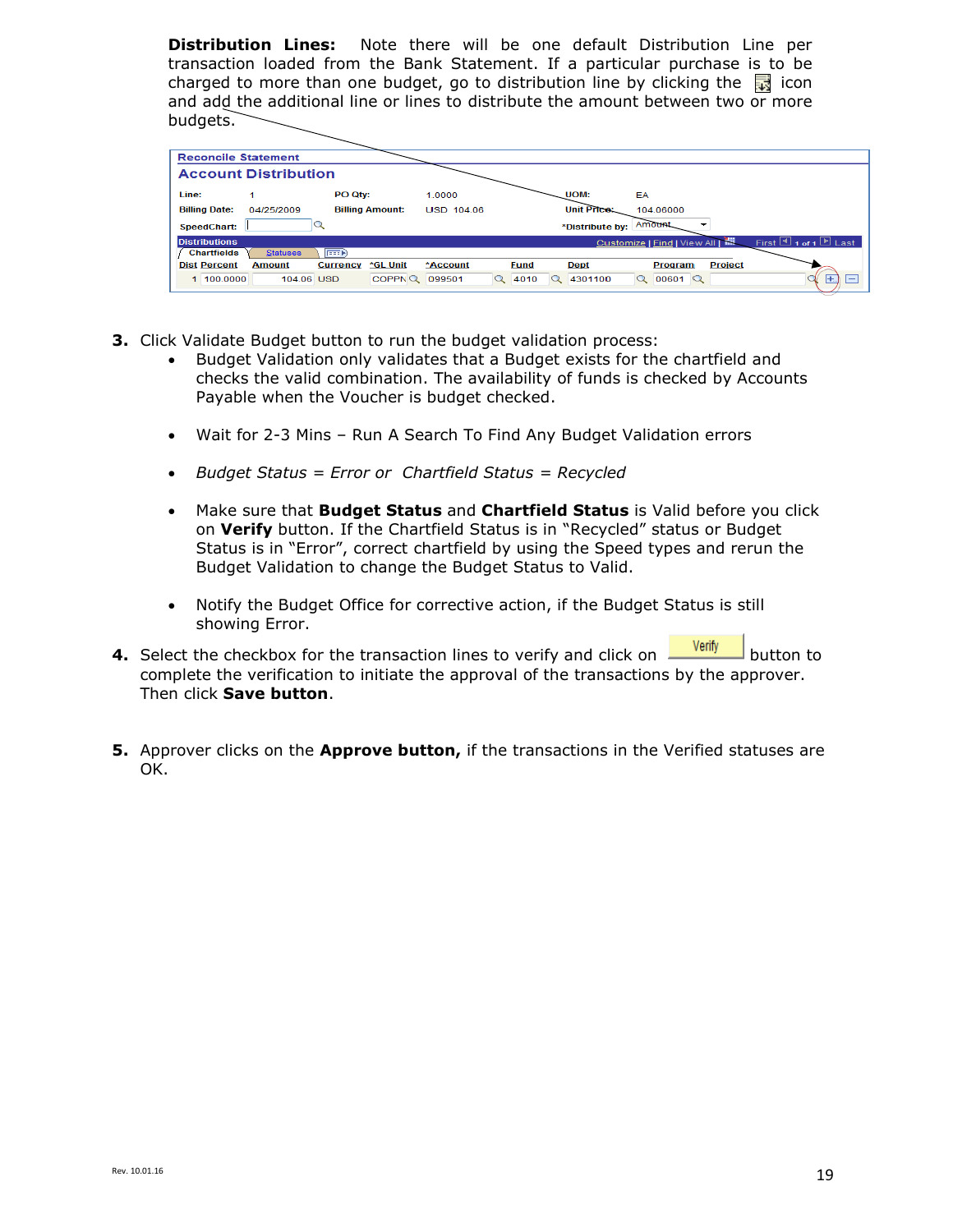# **Verification & Approval Process**



| Acknowledgement:                                                                             |
|----------------------------------------------------------------------------------------------|
| A good deal of this comes directly from UMES' Procurement Card Manual with their permission. |
|                                                                                              |